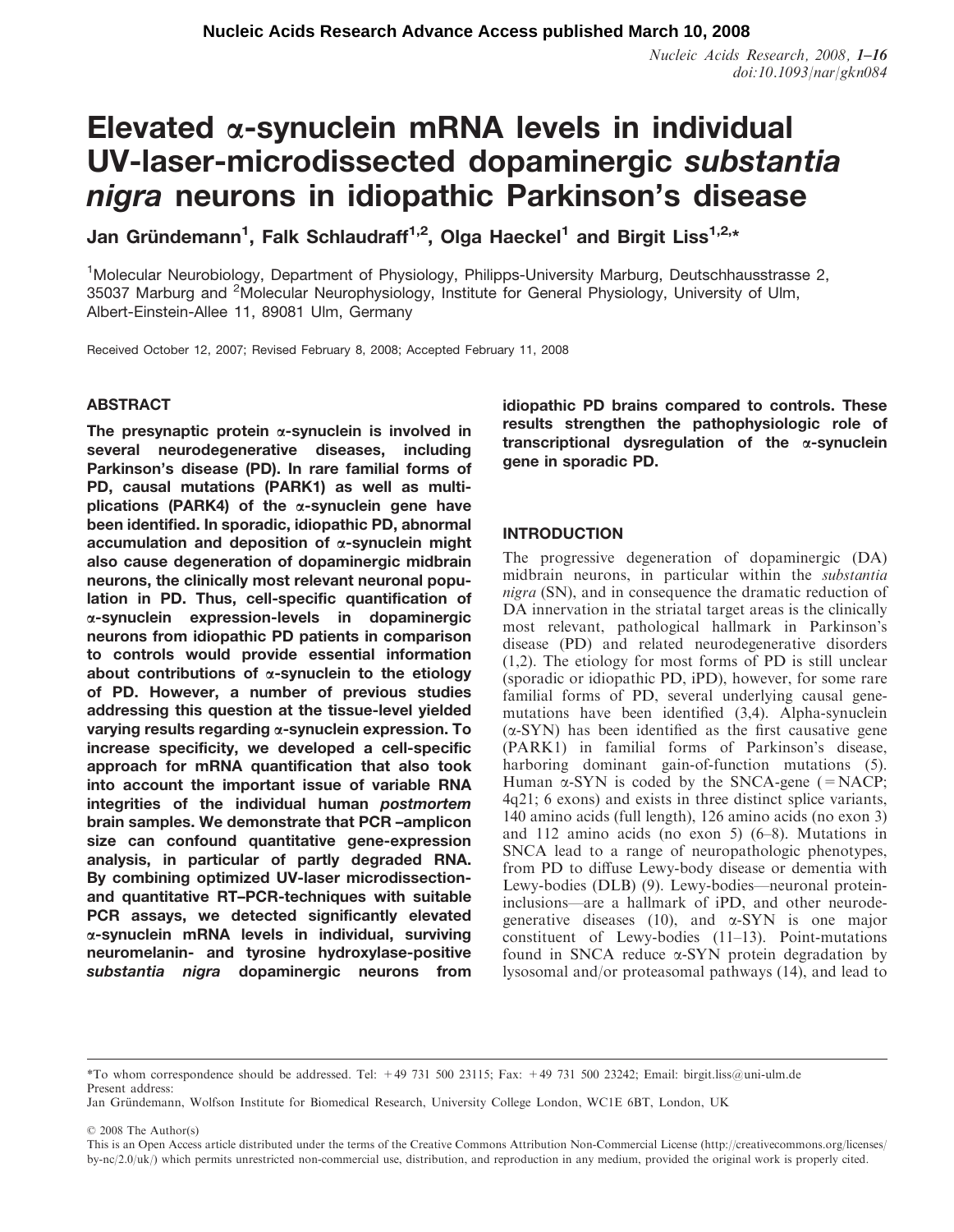accumulation and aggregation of  $\alpha$ -synuclein in the cell (15). Furthermore, increased expression of wild-type a-SYN due to SNCA gene duplications or triplications has also been identified as causes for Parkinsonism (PARK4) (16–19). These findings led to the view that elevated levels of  $\alpha$ -synuclein expression might be sufficient to cause PD in a dose-dependent manner (20–22). This assumption is supported by the findings that transcriptional dysregulation of the SNCA gene (23) as well as posttranslational processing of wild-type  $\alpha$ -SYN (7) might contribute to the neurodegenerative process of PD. Furthermore, overexpression of wild-type SNCA is sufficient to kill dopaminergic neurons in several animal models (20,24,25), further substantiating the importance of transcriptional control of  $\alpha$ -SYN-levels. Importantly, the Parkinsonism-inducing toxin MPTP and other forms of neuronal injury increase  $\alpha$ -SYN expression in rodent DA neurons, thus suggesting an  $\alpha$ -SYN-dependent final pathway of DA neurodegeneration (26,27). Accordingly, DA neurons from α-SYN KO mice are resistant to MPTPinduced neurotoxicity (28,29). Surprisingly, single  $\alpha$ -SYN KO-, or double  $\alpha$ -,  $\beta$ - and/or  $\gamma$ -synuclein KO-mice are viable, fertile and display no major phenotype (30–32). These findings suggest that  $\alpha$ -synuclein is not fundamentally important for the cell, and its spectrum of physiological roles for synaptic neuronal functions are still not clear (33,34). Dopamine-dependent selective neurotoxicity of a-SYN has been described (35). However, a neuroprotective role of presynaptic a-SYN acting as co-chaperone for the formation of SNAP/SNARE complexes has also been demonstrated in a mouse model of neurodegeneration (32), arguing that transcriptional control of the SNCAgene might be important in both directions. Given these important—but mechanistically still unclear—roles of a-SYN in context of neurodegeneration and PD (36), it is mandatory to conclusively answer the question whether  $\alpha$ -SYN gene-expression is up- or down-regulated, or unchanged in dopaminergic neurons from iPD brains, in comparison to age-matched controls. Up to now, evidence for changes of a-SYN expression in human iPD midbrain-tissues in both directions have been reported (37–42). However, tissue-based studies cannot directly compare  $\alpha$ -SYN expression in dopaminergic midbrain neurons from control and PD brains, as these approaches only report averaged expression-levels across a complex multitude of neuronal and nonneuronal cell-types present in midbrain. Even more, the relative number of DA neurons in substantia nigra-/midbraintissue differs dramatically among individual PD brains as well as between PD brains and controls, which renders tissue-based approaches in this case even more problematic. Another crucial factor that will also seriously affect gene-expression studies using human postmortem material is caused by case-to-case variations in mRNA quality/integrity of the individual brain samples, due to e.g. clinical differences in end-stage disease (e.g. degree of cerebral ischemia, age and differences of medication) as well as significant differences in *postmortem* factors like the delay between death and tissue collection, tissue-pH and the protocol for preservation/freezing of the human tissue, respectively (37,39,41,43–45). Thus, in order to

overcome the combination of these confounding factors of tissue-based approaches and variable RNA qualities, gene-expression studies should combine cell specificity with a rigorous assessment and consideration of distinct and suboptimal mRNA integrities. Here, we describe, validate and utilize such an optimized target-cell-specific quantitative approach that combines contact-free UVlaser-microdissection-based selective sampling of individual DA SN neurons from human postmortem iPD midbrain-tissue and respective controls, and subsequent quantitative real-time RT–PCR gene-expression analysis. We detail and discuss our specific experimental design and interpretation of results, given that RNA integrities of different individual human brain samples were not homogeneous. By applying this protocol, we detected about 6-fold higher  $\alpha$ -SYN mRNA-levels in surviving neuromelanin- and tyrosine-hydroxylase-positive DA SN neurons from PD patients compared to those of unaffected controls. These experimental findings support the hypothesis that transcriptional upregulation of a-SYN does indeed exist in the DA SN neurons, the essential target population in iPD.

# **METHODS**

#### Preparation and cryosectioning of fresh mouse brains for UV-LMD

For data shown in Figure 2, 1-month-old male C57Bl/6 mice from our breeding colony were deeply anesthetized with isoflurane (Abbot) and decapitated. Brains were quickly removed, and a coronal tissue-block containing the midbrain was cut and mounted with tissue freezing medium (Jung), and immediately frozen by insertion into the snap-freeze holder of a cryostat (Leica CM1850). After equilibration at  $-18^{\circ}$ C for 30 min, 12  $\mu$ m serial coronal cryosections of mouse midbrains were cut and mounted on RNAse-free UV-C-treated membrane slides (1 mm PENmembrane, Microdissect). A fresh, ethanol-cleaned singleuse blade (Leica Type 819) was used for each brain. All animal-procedures were in accordance with the German guidelines (approved by the Regierungspräsidium Giessen, Germany).

## Cryosectioning of frozen human midbrain tissue blocks

For data shown in Figures 3–5 and Tables 1 and 2, native cryoprotected  $(-80^{\circ}C)$  human midbrain tissue containing the substantia nigra was provided as horizontal tissueblocks by the German BrainNet (www.brain-net.net; Grant-No. GA 28). Further available details of all human brain samples analyzed in this study are specified in Table 1. Upon arrival, the human midbrain tissueblocks were cryospotted with mounting medium (Jung) onto UV-C-treated cork discs and long-term stored in boxes at  $-80^{\circ}$ C. For cryosectioning, the tissue was removed from  $-80^{\circ}$ C storage, equilibrated at  $-35^{\circ}$ C for 20 min and afterwards cut into  $12 \mu m$  sections at  $-19^{\circ}C$ in a cryostat (Leica CM1850). The human midbrain cryosections were mounted on RNAse-free UV-C-treated membrane slides (1 mm PEN-membrane, Microdissect). A fresh, ethanol-cleaned single-use blade (Leica Type 819) was used for each human brain. All experiments were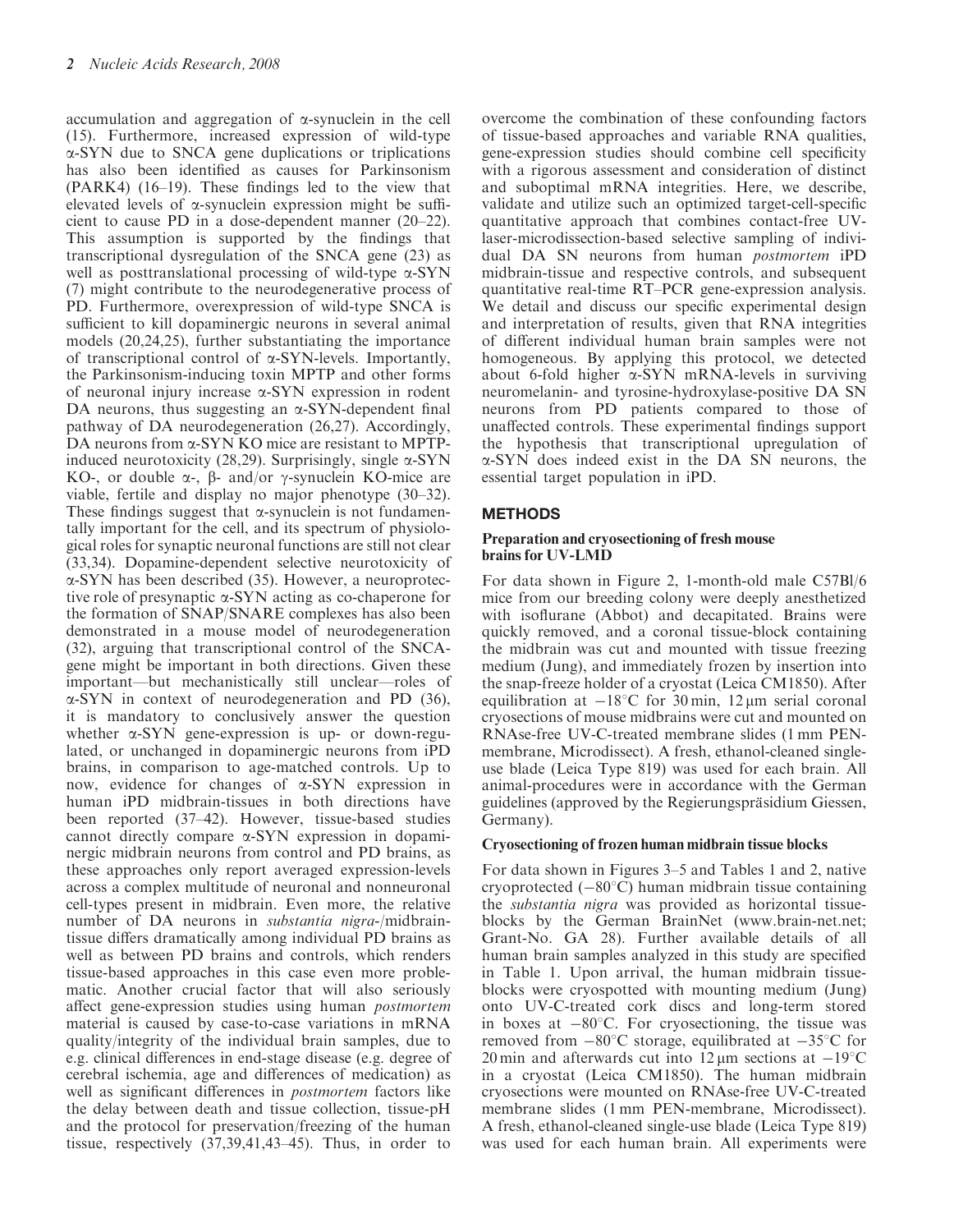in accordance with the ethic commission of the Philipps-University Marburg (AZ 35/06) and Ulm (277/ 07 - UBB/se).

#### Fixation and staining of mouse- and human-brain cryosections prior to UV-LMD

The fixation and staining procedure of cryosections was the same for mouse and human brain sections: immediately after cryosectioning and mounting on PENmembrane slides, the sections were shortly fixed with RNAse-free ethanol [75% at  $-20^{\circ}$ C, 75%, 95%, 100% (Roth), 100% with molecular sieve 0.3 nm (VWR), at room temperature], stained with sterile-filtered cresylviolet (Sigma, 1% solution in 100% ethanol) and dried in a chamber with Silica Gel (Merck) for at least 40 min at room temperature before use for experiments or long-time storage. For long-term storage, either directly after cutting and fixation/staining, or after UV-laser-microdissection, LMD slides were placed upright in a sterile 50 ml Falcon tube with Silica Gel in the conus, sealed with parafilm and stored at  $-80^{\circ}$ C. Before LMD usage of frozen slides, these sections were allowed to equilibrate (in falcon tube on silicagel) for 15 min at  $-20^{\circ}$ C, followed by 15 min at 4 $^{\circ}$ C and finally for 15 min at room temperature, prior to opening of the falcons and UV-LMD of the sections.

## Tissue RNA extraction, RIN measurements and cDNA synthesis

Total RNA of human brain tissue was extracted from spare slices and chippings obtained during the cryosection procedure, without fixation and cresylviolet-staining. RNA from these sections was extracted according to the manufacturer's instructions using suited RNAeasy kits (Qiagen). Eluted total RNA was precipitated with 1/10 vol sodium acetate (Ambion) and 3 vol of 100% ethanol (Sigma) in the presence of  $1 \mu$ g glycogen (Ambion) and 300 ng poly-inosin (Sigma). The precipitated RNA was washed with  $80\%$  ethanol, resuspended in  $2 U/\mu$ l SUPERase-In (Ambion) and stored at  $-80^{\circ}$ C. For human brains, RNA integrity numbers (RIN) were determined with the Agilent 2100 Bioanalyzer and the RNA 6000 Nano LabChip Kit (46) from the RNA isolated from unfixed, unstained spare cryosections and chippings. Reverse transcription of extracted total RNA was carried out in  $1 \times$  first-strand buffer (Invitrogen), 10 mM DTT (Invitrogen), 400 U SuperScriptII (Invitrogen),  $0.5 \text{ mM dNTPs}$  (Pharmacia),  $5 \mu \text{M}$  random hexamer primer (Roche) and  $40 \text{ U}$  SUPERase-In (Ambion) in a final volume of  $10 \mu l$  for 2h at  $37^{\circ}$ C (Thermomixer, Eppendorf) as described (47).

## UV-Laser-microdissection and cDNA synthesis of microdissected cells

A contact-free Leica LMD6000 UV-Laser microdissection system (diode-laser 355 nm; Leica) was used. Cresylvioletstained neurons were visualized and cut under brightfield (phase contrast,  $63 \times$ -fold magnification). Individual neurons were harvested by gravity directly into an RNAse-free UV-C-treated cap of a 0.5 ml, nuclease free thin-walled reaction tube (Applied Biosystems). Successful harvesting was controlled by visual inspection of the cap. A mixture for combined cell-lysis and cDNA synthesis was freshly prepared for each experimental day [0.5% NP-40 (Roche Diagnostics), 5 U SUPERaseIn (Ambion)  $0.5 \text{ mM}$  dNTPs (Pharmacia),  $5 \mu \text{M}$  random hexamer primers (Roche), 500 ng poly-inosin (Sigma), 10 mM Tris–HCl (Sigma),  $10 \text{ mM}$  DTT (Sigma) in  $1 \times$  firststrand buffer (Invitrogen)], and was added directly into the cap. The tube (thin-walled PCR, Applied Biosystems) was closed, incubated upside down for  $2 \text{ min}$  at  $72^{\circ} \text{C}$ (Combibox, Thermostat, Eppendorf), cooled on ice for 1 min, spun down for 60 s full speed (MiniSpin, Eppendorf) and quickly cooled on ice for 10 s, prior to adding 60 U reverse transcriptase (SuperScriptII, Invitrogen). cDNA synthesis was carried out in a final volume of  $5 \mu l$  at  $38^{\circ}$ C overnight (Combibox, Eppendorf).

# Qualitative and quantitative PCR

Qualitative and quantitative real-time single cell PCR was carried out essentially as described (47,48). For sensitivity experiments, mouse cDNA was split and 80% was used as template for the qualitative marker PCR and  $2 \times 10\%$  for Eno2 real-time PCRs (duplicate reactions). Mouseprimer-sequences for qualitative marker PCR are as described (48), mouse Eno2 assay: Mm00469062\_m1 (FAM, and nonfluorescent quencher-labeled), PCR fragment size 76 bp. For analysis of human LMD samples, 10% aliquots of cDNA (estimating about 1.5 cells) were used to study the expression of each gene. Real-time TaqMan assays were either predesigned by Applied Biosystems or self-designed (Primer Express software 1.5, Applied Biosystems). All predesigned assays were labeled with FAM as reporter and a nonfluorescent quencher. The two self-designed assays (TH and ENO2 assay  $A = ENO2-A$ ) were labeled with FAM as reporter and TAMRA as quencher. The self-designed TH assay detected all three TH transcript variants. Human TH: Primer: F-1117-GTCCACGCTGTCATGGTTCA; R-1190-CGGCACCATAGGCCTTCA; Probe: 1145-CC CGTTCTGCTTACACAGCCCGAA; fragment size: 73 bp; (ENO2-A): Primer: F-1053-GGCACTCTACCAG GACTTTGTCA; R-1161-GATCCCTACATTGGCTGT GAACTT, Probe-1079-ACTATCCTGTGGTCTCCATT GAGGACCCATT; fragment size: 108 bp. Applied Biosystems identifying assay IDs: human ENO2 assay  $B = ENO2-B$ : Hs00157360 m1, fragment size: 77 bp; human  $\alpha$ -SYN: HS00240906 m1, fragment size: 62 bp. All assays were tested for performance and reproducibility by generation of relative standard curves using serial dilutions of cDNA generated from brain tissue as templates (over three to four magnitudes, triplicate reactions). Assay performance was assessed on serial dilutions (1:1000, 1:10 000, 1:100 000) of human cDNA derived from SN-tissue [human brain substantia nigra Quick clone cDNA, generated from  $poly(A)^+$  RNA; Clontech,  $5.6 \text{ ng}/\mu l$ , determined with Picodrop photometer (Biozym)] by analysis of standard deviation for replicates and slopes of standard-curves as described (47,49). cDNA expression levels of small cell pools were calculated in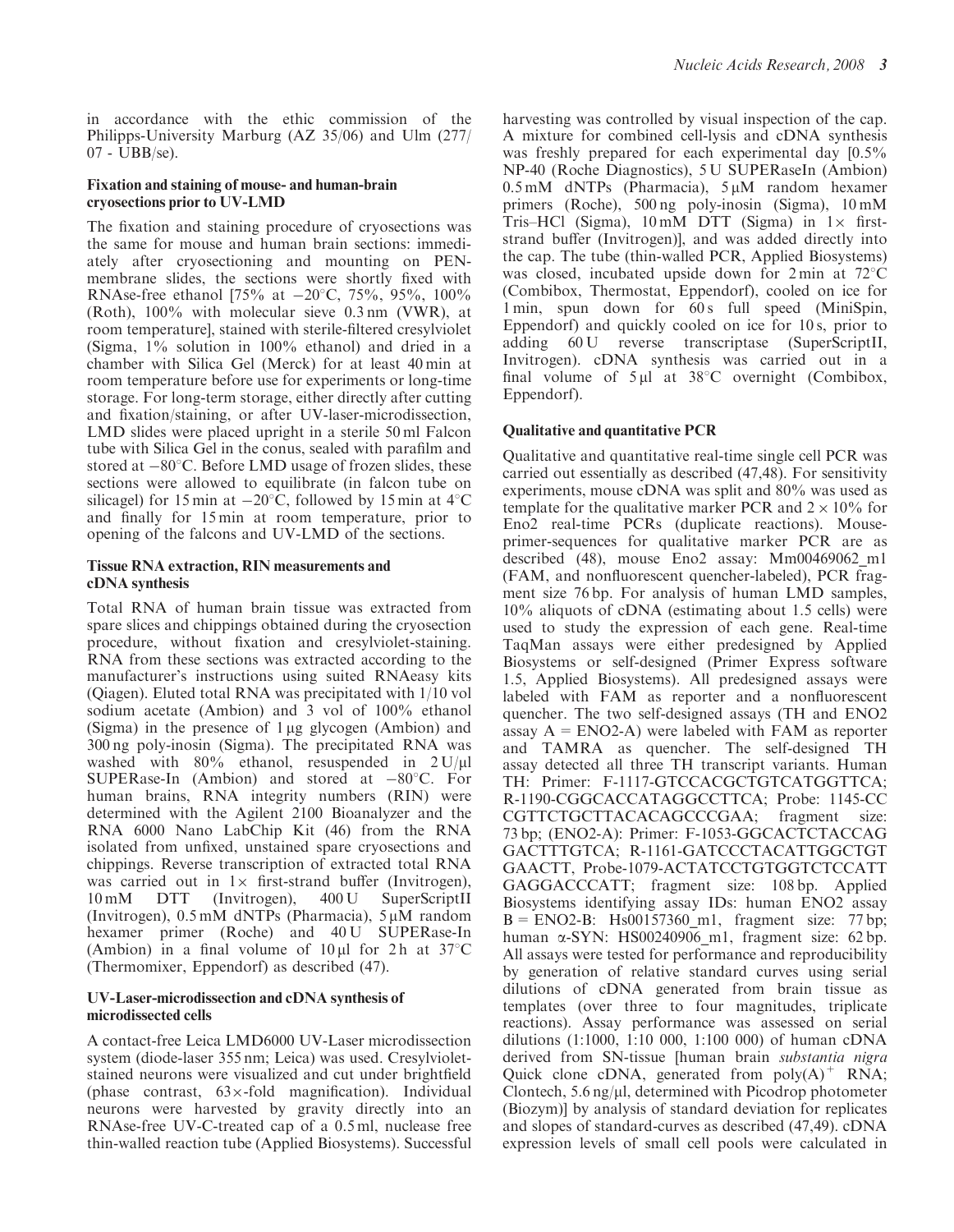regard to assay performance derived from the respective total cDNA standard curves (slope and Y-intercept of standard curves) as:  $10^{[(Ct - Y - intercept)/slope]}$  and normalized to cell-numbers. Expression levels are given as pg-equivalents of total cDNA derived from SN-tissue per cell (standard curve quantification). Slopes and Y-intercepts for human  $\alpha$ -SYN, TH and ENO2-B were  $-3.41$  and 37.26,  $-3.47$  and 37.59 as well as  $-3.25$  and 36.93, respectively. For mouse Eno2, standard curve was generated using cDNA, derived from  $poly(A)^+$  RNA from mouse midbrain-tissue; slopes and Y-intercept were  $-3.54$  and 43.2, respectively. Data were not normalized to a reference gene. Reverse transcription conditions were the same for all LMD pools.

# **Statistics**

All data were analyzed with Excel (Microsoft) or Igor (Wavemetrics) software, and given as mean  $\pm$  SEM. To evaluate statistical significance, we used Student's *t*-tests, paired t-tests and ANOVA-analysis. Normally distributed, parametric data were compared by a two-tailed, unpaired *t*-test. A value  $P < 0.05$  was considered to be statistically significant and indicated by asterisk  $(P < 0.01)$ and  $P < 0.001$  indicated as \*\* and \*\*\*, respectively).

# RESULTS

Here, we detail a novel protocol for contact-free UV-Laser-microdissection (LMD) and subsequent RT–PCRbased quantitative gene-expression analysis of single cells and homogeneous small cell pools, optimized for human postmortem tissue. It was developed, optimized and evaluated using a Leica LMD6000 diode-laser (355 nm) setup (50,51). Figure 1 illustrates the general principle of this technique as well as the experimental design of this study for the analysis of  $\alpha$ -SYN mRNA levels in individual neuromelanin-positive  $[NM(+)]$  DA SN neurons from human iPD brains and controls. To minimize handling steps, we performed cell lysis, cDNA synthesis and qualitative PCR in the same tube in subsequent reactions without a distinct RNA isolation step (see Methods section). An important prerequisite for reliable quantitative gene-expression analysis of LMD-samples is that the RNA quality does not progressively decrease with increasing LMD-harvesting time. In addition, in particular when working with precious human tissues, long-term storage of fixed, stained sections as well as reuse of sections for LMD is highly desired. Thus, as illustrated in Figure 1 and demonstrated in Figure 2, we established and optimized a protocol for sectioning, staining and UV-LMD of brain tissue that allowed (i) long-term storage and re-use of the tissue sections, and (ii) UV-LMD collection of cells over a period of at least 7h, both without detectable decrease of RNA quality. As shown in Figure 2, we assured that our procedure allowed long-time storage of fixed, stained sections at  $-80^{\circ}$ C after LMD and re-use of sections without detectable loss of RNA quality by harvesting small pools of 15 individual SN DA neurons from coronal mouse-brain sections via UV-LMD, and comparing both

qualitative marker-gene expression as well as quantitative real-time PCR results for neuron-specific enolase in parallel. Figure 2A (left panel) illustrates the typical localization of SN DA neurons in coronal mouse brain sections and UV-LMD of the whole substantia nigra pars compacta (SNpc) tissue. Figure 2B shows the UV-LMD harvesting procedure of individual cresylviolet-stained neurons from mouse-brain SNpc. Successful harvesting was verified by optical control of the reaction tube cap after LMD (Figure 2B, lower right panel). After LMD, slides with tissue sections were stored at  $-80^{\circ}$ C in a specially developed storage jar (see Methods section for details). After 1–2 weeks, we thawed the same sections and again collected similar SN DA pools for respective geneexpression analysis. Positive markers for SN DA neurons were: tyrosine hydroxylase (TH), the rate-limiting enzyme for dopamine synthesis, the dopamine transporter (DAT), the dopamine receptors (in particular D2 long and/or short splice variants) and G-protein coupled inwardly rectifying potassium channels (Girk2). Calbindin-d28k (CB), is expressed in small subpopulation of SN DA neurons (as shown in Figure 2C, third panel), L-glutamate decarboxylase 67 (GAD67) is expressed in GABAergic neurons and glial fibrillary acidic protein (GFAP) is a marker for astroglial cells. Expression of all tested genes was detected at tissue level (LMD of a whole *substantia* nigra containing dopaminergic, GABAergic and astroglial cells (52) (compare Figure 2A, right panel). In contrast, a reproducible expression pattern of only the expected subset of selective DA marker genes (TH, DAT, Girk2, D2) but not those of GABAergic neurons (GAD) or astroglial cells (GFAP) was found in all analyzed THpositive UV-LMD-pools of SN neurons  $(n = 20, \text{ Figure})$ . 2B and C). These results demonstrated the selectivity of the collected cell pools for DA neurons and thus the specificity of our approach (no accidental LMD collection of GABAergic or glial-cells). Importantly, no significant difference between Eno2 detection levels (i.e. mean Ct-values and variances) in pools of UV-LMD SN DA neurons from fresh slides compared to those from re-used slides was detected (Figure 2D and E; fresh:  $Ct = 34.43 \pm 0.51;$   $n = 10;$  frozen, re-used:  $Ct = 34.62 \pm 0.48$ ;  $n = 9$ ;  $P = 0.78$ ; calculated respective expression per cell (pg equivalents of total cDNA of midbrain-tissue) were: fresh:  $29.07 \pm 6.58$  pg; frozen:  $23.15 \pm 4.64$  pg;  $P = 0.481$ ; all probes amplified in parallel in the same PCR-run, Eno2, 76-bp PCR-assay).

In a similar way, we ensured that gene-expression results were not affected over time during UV-LMD harvesting. We collected comparable pools of 15 SN DA neurons (again identified via expression of the dopaminergic marker-gene set) (i) directly after fixation of tissuesections and (ii) 3 h after fixation and storage of sections at room temperature (two independent experiments, each LMD-harvesting procedure lasted about 3 h). As desired, we did not detect any significant differences in Eno2 detection thresholds (same PCR-run) between early collected UV-LMD samples  $[*Ct* = 34.39 \pm 0.24, n = 9;$ calculated expression (pg equivalents of total cDNA of midbrain-tissue):  $23.16 \pm 4.72$  pg] and samples harvested with a 3–7h delay  $\left[ Ct = 34.25 \pm 0.32, n = 8; P = 0.553; \right]$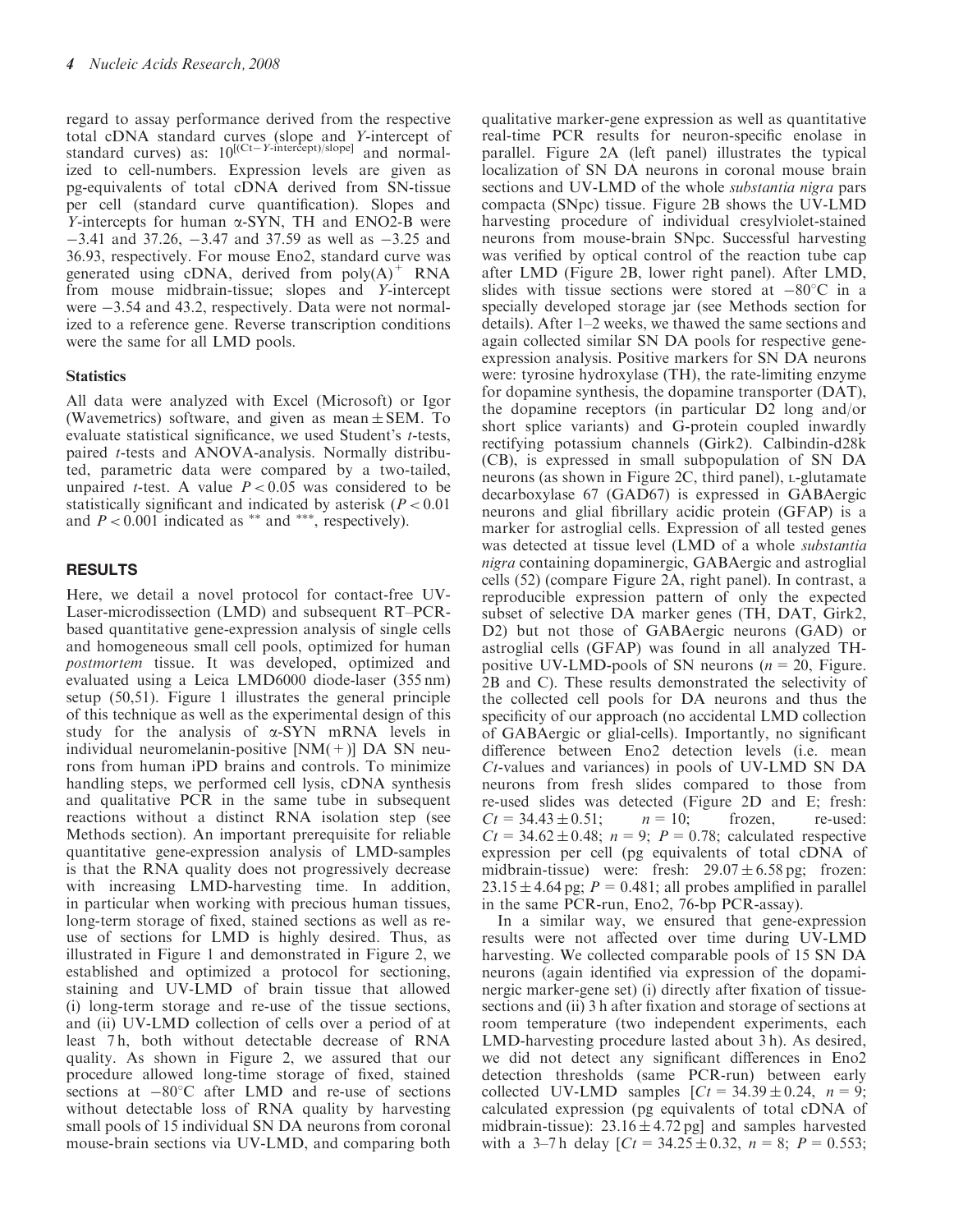

Cryosection of frozen PD and control midbrain tissue

Figure 1. Flow-chart of experimental procedure. Flow-chart representing the experimental procedure of the protocol for UV-LMD and quantitative RT–PCR gene-expression analysis of individual SN DA neurons from human postmortem PD brains and controls.

calculated expression:  $26.62 \pm 6.62$ pg;  $P = 0.671$ ; data not shown].

After having established these crucial prerequisites, we utilized the protocol to harvest neuromelanin-positive  $[NM(+)]$  DA neurons of *substantia nigra* pars compacta (SNpc) from human postmortem brains from iPD patients and matched controls for subsequent quantitative RT– PCR analysis. Human postmortem midbrain samples (four iPD brains and five controls included into this study) were obtained from the German BrainNet (www.brain-net.net). As expected, midbrain-tissue from iPD cases showed

remarkable reductions in the numbers of  $NM(+)$  SN neurons (Figure 3A and B). We observed that the SN of human control-sections showed reduced tissue integrity with a larger number of ruptures compared to the SN of PD cases. However, the dopaminergic cell morphology was well preserved in both groups (compare Figure 3A and B). Mean age of death was  $68.2 \pm 2.5$  years and  $77.8 \pm 1.6$  years for controls and PD patients, respectively  $(P = 0.020)$ . The mean *postmortem* interval was not significantly different (Figure 3C; 19 h  $48 \text{ min} \pm 4 \text{ h}$ 23 min for controls and 14 h  $30 \text{ min} \pm 3 \text{ h}$  30 min for PD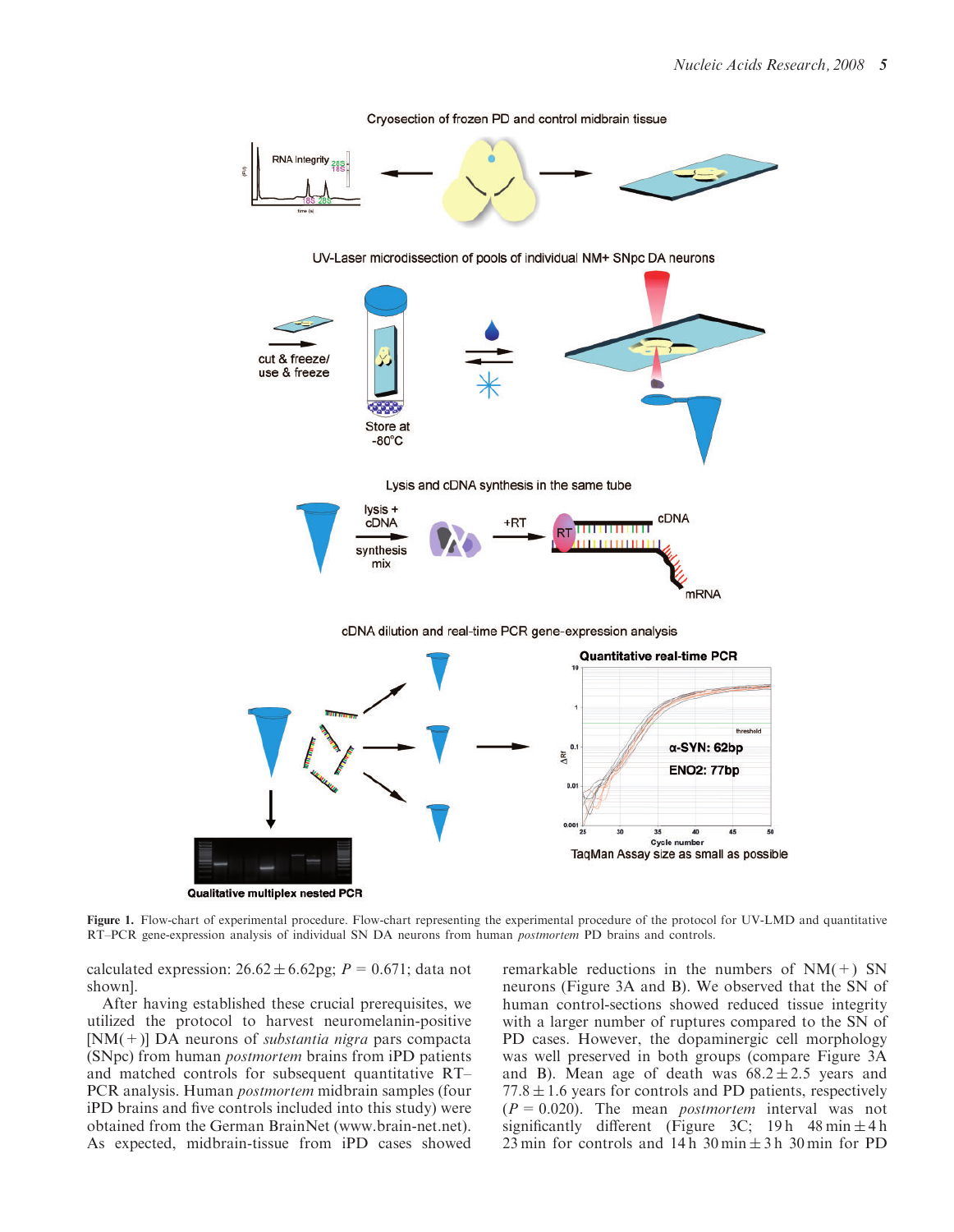

Figure 2. UV-LMD of individual neurons. (A) Left panel: cresylviolet (CV)-stained mouse coronal midbrain section indicating the area of the substantia nigra pars compacta (SNpc) before (left) and after (right) UV-laser-microdissection of the entire area. Right panel: gel electrophoresis results of qualitative reverse transcription (RT) multiplex-nested PCR products for a whole LMD SNpc. RT–PCR signals for all eight different dopaminergic (TH, DAT, Girk2, D2s/l) and nondopaminergic (GAD, Girk1, GFAP, CB) marker-genes, detected in the heterogeneous cellular mixture of dopaminergic, GABAergic and glial cells. (DNA-ladder: 100-bp marker). (B) Top: CV-stained coronal midbrain section after UV-lasermicrodissection of 15 individual DA neurons. Middle: selection and laser-microdissection of an individual neuron from upper section. Lower: after UV-LMD of individual neuron—section (left) and cap-control (right) demonstrating successful isolation. (C) PCR products after gel electrophoresis of qualitative RT multiplex-nested PCR for individual LMD SN DA neurons and small SN DA pools. Upper and second panel: similar geneexpression profile of dopaminergic marker genes (TH, DAT, Girk2, D2; not Girk2, GAD67, GFAP) in pools of 20 and single SN DA neurons illustrate sensitivity and specificity of the protocol. Third panel: expression profile of an individual calbindin-positive CB  $(+)$  SN DA neuron (D and E) Quantitative real-time RT–PCR analysis of Eno2 gene-expression using 10% of cDNA from pools of 15 mouse SN DA neurons as template. Neurons were UV-LMD-collected from either fresh or stored (1-week) and re-used tissue slices. (D) Representative real-time PCR traces testing for Eno2 expression, relative fluorescence levels on a logarithmic scale are plotted against PCR cycles  $(\Delta RN:$  relative fluorescence, normalized to internal fluorescence marker ROX); threshold-line for determinations of threshold cycles (Ct) indicated by the green line  $( \Delta \ R N 0.4)$ . (E) No significant difference n.s. between Eno2 detection levels (Ct) in SN DA cell-pools from fresh and frozen tissue sections (fresh:  $34.43 \pm 0.51$ ,  $n = 10$ ; re-used:  $34.62 \pm 0.48$   $n = 9$ ;  $p = 0.785$ ).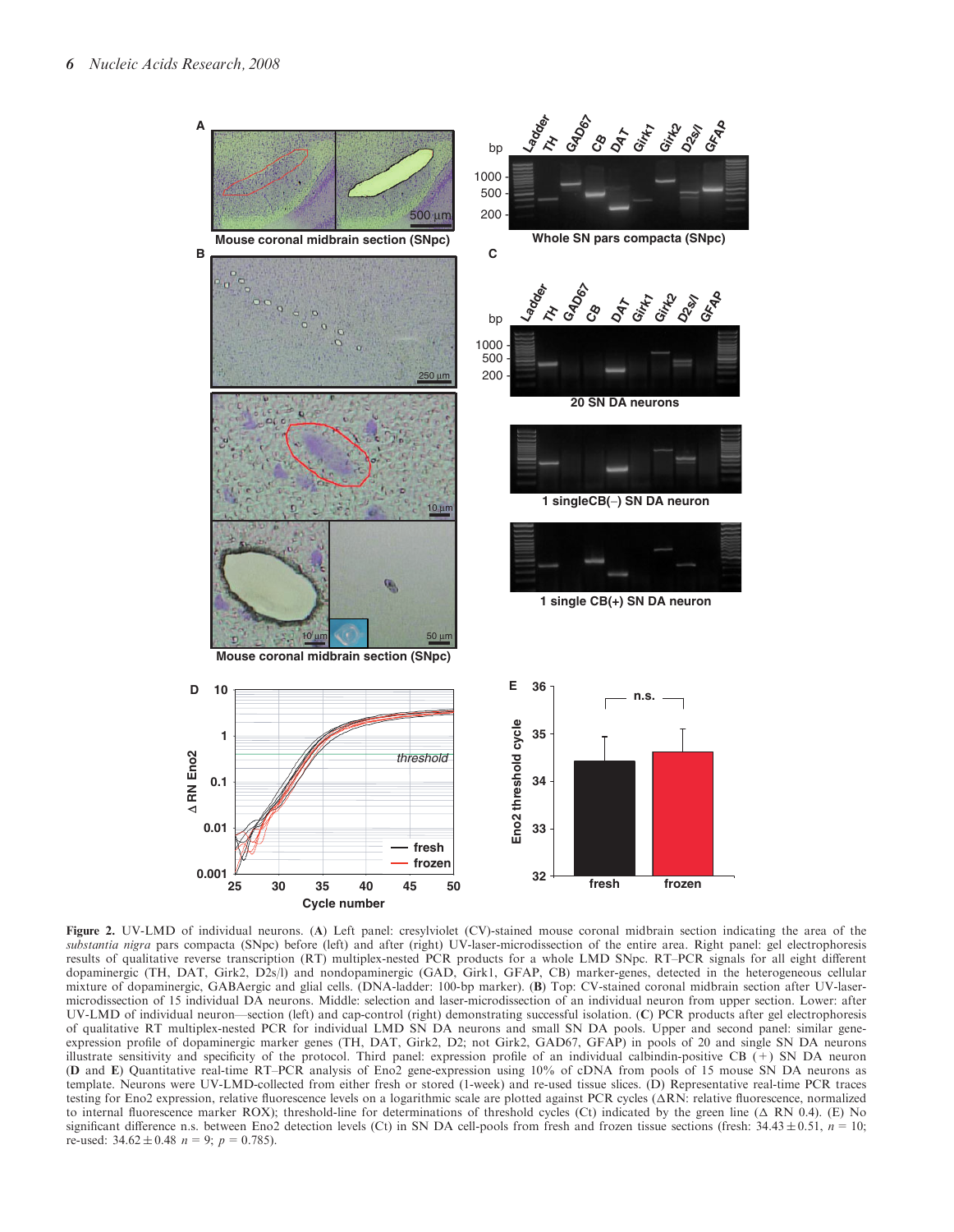

Figure 3. Assessment of human *postmortem* midbrain tissue. (A and B) Cresylviolet-stained human *postmortem* SN nigra tissue showed typical neuromelanin-positive [NM(+)] cells in control and PD brains, whereas in PD tissue the number of NM(+) neurons was reduced. Snap-frozen PD tissue showed better preservation of the macroscopic structure of the midbrain, but cell morphology was not affect by macroscopic differences (A, B, lower panels). In PD sections, dying neurons (arrows) with poor cellular structure and Lewy-body positive neurons (arrowhead) were identified. (C) No significant difference in the respective mean *postmortem* intervals between PD and control brains (PD: 14 h 30 min  $\pm$  3 h 50 min, n = 4; control: 19 h 48 min  $\pm$  4 h 23 min,  $n = 5$ ;  $P = 0.395$ ). (D) The RNA integrity, as given by RIN-value (Agilent analysis) was significantly higher in the PD brains compared to controls (PD:  $6.9 \pm 0.3$   $n = 4$ ; control:  $5.4 \pm 0.3$   $n = 5$ ;  $P = 0.007$ ). Additional data are given in Table 1.

patients;  $P = 0.395$ ). Available clinical details of individual cases are summarized in Table 1.

As different degrees of RNA degradation among the individual postmortem brain samples are to be expected (due to biological and/or methodological issues), comprehensive assessment of respective RNA quality is crucial. We analyzed RNA quality of all human midbrain tissues of this study from spare, unfixed, unstained sections and chippings collected during cryosectioning and before mounting of tissue for LMD using the Agilent Lab-ona-Chip System, which calculates the RIN. The RIN is a more sophisticated measure of RNA quality, superior to the determination of the 28S/18S ratios (43,46,53). A complex algorithm [detailed in (46)] assigns a RIN score in the range from 1 to 10 to each sample, where a score 10 represents completely intact RNA, and a score 1 fully degraded RNA (46,53). The RNA from the human brain samples in this study was moderately to slightly degraded with RIN numbers ranging between 4.8 and 7.3. The mean RNA integrity in PD brains  $(RIN = 6.9 \pm 0.3)$  was significantly higher compared to controls (RIN =  $5.4 \pm 0.3$ ;  $P = 0.007$ , Figure 3D). It has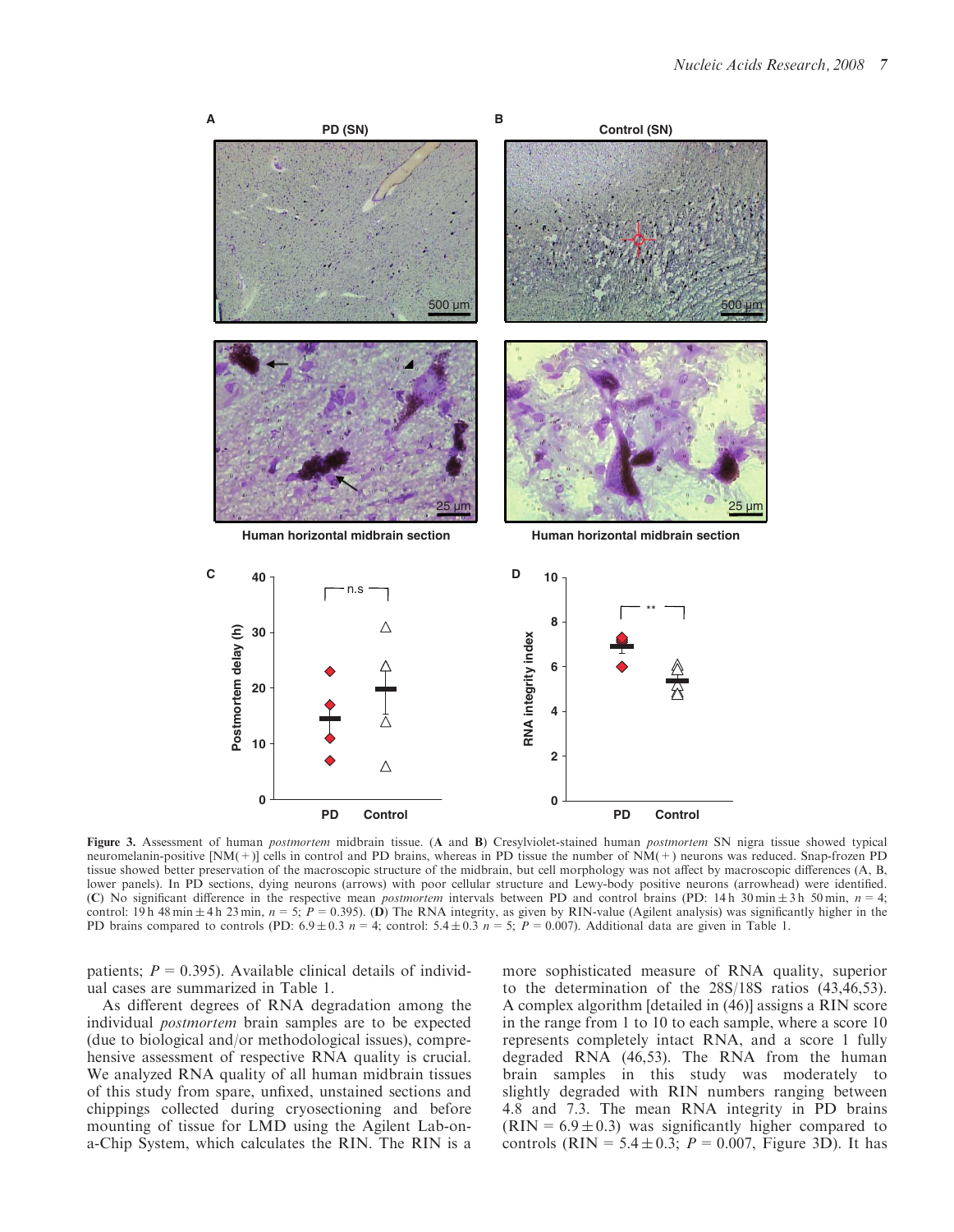| <b>BBC</b> |                  | Sex.    | CERAD/   | PMI/h RIN   |     | cDNA amount per SN neuron (pg) $(n/x)$ | Disease state         |                       |                                                |
|------------|------------------|---------|----------|-------------|-----|----------------------------------------|-----------------------|-----------------------|------------------------------------------------|
|            |                  | Age/a   | Braak    |             |     | TH                                     | ENO <sub>2</sub>      | $\alpha$ -SYN         |                                                |
| <b>PD</b>  | <b>SN RZ 238</b> | f, 79   | $0, \Pi$ | 17          | 6.0 | $2.03 \pm 0.40$ (8/8)                  | $1.41 \pm 0.19$ (8/8) | $4.62 \pm 0.66$ (8/8) | PD.                                            |
|            | <b>SN RZ 239</b> | m, 79   | 0, 0     | 23          | 7.1 | $1.40 \pm 0.40$ (8/8)                  | $2.23 \pm 0.55$ (8/8) | $3.23 \pm 0.96$ (8/8) | PD, AD, cardiac<br>infarction, lung<br>cancer  |
|            | <b>SN RZ 224</b> | m, 80   | $0, \Pi$ | $7^{\circ}$ | 7.2 | $1.01 \pm 0.18$ (8/8)                  | $1.25 \pm 0.30$ (8/8) | $3.01 \pm 0.70$ (8/8) | PD, multisystem<br>atrophy                     |
|            | <b>SN RZ 389</b> | f, 73   | 0, V     | 11          | 7.3 | $1.76 \pm 0.31$ (8/8)                  | $2.01 \pm 0.45$ (8/8) | $2.81 \pm 0.45$ (8/8) | PD, ovary cancer,<br>Sudeck's atrophy          |
| Control    | SN 323/01        | f, $69$ | A, I     | 14          | 4.9 | $0.27 \pm 0.08$ (8/8)                  | $0.17 \pm 0.08$ (8/8) | $1.11 \pm 0.29$ (8/8) | diabetes, hypertonia,<br>pneumonia, ARDS       |
|            | $SN$ 2/02        | m, 62   | 0, I     | 31          | 6.1 | $0.38 \pm 0.14$ (7/8)                  | $0.27 \pm 0.07$ (6/8) | $1.20 \pm 0.48$ (7/8) | hypertonia, cardiac<br>infarction              |
|            | SN 15/02         | m, 72   | $0, \Pi$ | 6           | 5.2 | $0.08 \pm 0.02$ (8/8)                  | $0.06 \pm 0.02$ (8/8) | $0.38 \pm 0.06$ (8/8) | CMV, diabetes, kidney<br>transplant, nephritis |
|            | <b>BBC 2-12</b>  | f, 75   | 0, I     | 24          | 4.8 | $0.06 \pm 0.02$ (8/8)                  | $0.04 \pm 0.01$ (5/8) | $0.11 \pm 0.02$ (8/8) | atherosclerosis                                |
|            | <b>BBC</b> 3-12  | m, 63   | 0, 0     | 24          | 5.9 | $0.07 \pm 0.02$ (8/8)                  | $0.12 \pm 0.12$ (2/8) | $0.15 \pm 0.04$ (8/8) | liver cancer, hepatore-<br>nal syndrome        |

Table 1. Human postmortem midbrain samples—characteristics and gene-expression

German BrainNet case number (BBC), sex/age, disease states classified according to the Consortium to establish a registry for Alzheimer's disease (CERAD) and according to the classification of Braak and Braak 1991 (Braak), postmortem interval (PMI), RNA integrity number (RIN) and cDNA amount per SN neuron (as pg-equivalents of total cDNA, derived from human SN-tissue) for the genes tyrosine hydroxylase (TH), neuronspecific enolase (ENO2) and  $\alpha$ -synuclein  $(\alpha$ -SYN) (mean  $\pm$  SEM) are given for all analyzed PD and control brain tissues. Number of analyzed pools  $(x)$  and number of pools which expressed the tested gene  $(n)$  are indicated for each brain.

been previously reported that the probability of skewed quantitative RT–PCR results dramatically depends on PCR-assay sizes. Assay sizes smaller than 150 bp have been reported to be suited for reliable real-time RT–PCR given a  $\text{RIN} > 5$  (53–55). To evaluate this proposed correlation in our study experimentally, we compared two different human ENO2 TaqMan assays (ENO2-A and ENO2-B) with different amplicon sizes of 108 bp and 77 bp, respectively. For real-time PCR, we used two different sets of serial dilutions of human brain cDNA as templates, generated from (i) RNA with very high integrity (whole-brain cDNA purchased from Clontech, RIN-number not determined, but photograph of RNA gel electrophoresis provided, demonstrating the high RNA integrity) and (ii) from the partly degraded RNA isolated from BrainNet sample SN  $2/02$  (RIN = 6.1). Using the cDNA from nondegraded whole-brain RNA as template, similar over-all PCR efficiencies and respective standard curves were obtained for both, the large and the small ENO2 PCR assay. [Figure 4A and C; standard curve ENO2-A (108 bp): slope:  $-3.38$ ,  $R^2 = 0.99$ ; ENO2-B (77 bp): slope:  $-3.65$ ,  $R^2 = 0.99$ ]. However, using the cDNA derived from partly degraded RNA (SN 2/02,  $RIN = 6.1$ ) as template, we received dramatically different real-time PCR results and respective standard curves depending on assay size. While the 77-bp ENO-assay still allowed quantification over three magnifications of template DNA, similar as for high-quality RNA, a meaningful standard curve for the 108-bp ENO2-assay could not be generated. Thus, reliable gene-expression quantification was not possible with the 108-bp assay using partially degraded RNA (Figure 4B and D, standard curve ENO2-A: slope:  $-1.69$ ,  $R^2 = 0.66$ ). Given these findings, we decided to use the smallest available

a-synuclein real-time TaqMan PCR assay for the quantitative RT–PCR expression analysis of UV-LMD NM $(+)$ SN neurons from the human *postmortem* brains (see Methods section for details). In addition, we tested the performance of the chosen  $62$ -bp  $\alpha$ -synuclein assay on serially diluted cDNAs derived from commercially available SN tissue RNA (Ambion, RIN 6.4) and our cDNA from SN  $2/02$  (RIN = 6.1). In contrast to the 108-bp ENO2 assay, we observed no significant difference between the slopes of respective standard curves for both cDNA sources as well as a near ideal slope for the  $\alpha$ -synuclein assay of  $-3.38$  ( $R^2 = 0.98$ ; data not shown).

Similarly as described earlier for mouse-brain sections, pools of 15 individual  $NM(+)$  SN DA neurons with welldefined cell borders were collected via UV-LMD from each human postmortem brain after sectioning, fixation and staining and analyzed (compare Figure 5A and B). Eight individual SN DA pools of each human midbrain were harvested, reverse transcribed and analyzed via quantitative PCR for the RNA-expression-levels of a-SYN (62-bp assay), ENO2 (77-bp assay) and TH (73-bp assay). Individual  $\alpha$ -synuclein expression levels for all analyzed cell pools of  $NM(+)$  and  $TH(+)$  (detected via RT–PCR) SNpc neurons from human PD and control brains are given in the scatter plots of Figure 5C. With our approach, we detected no significant differences between the  $\alpha$ -SYN cDNA levels of the different brains within the PD group via ANOVA analysis (Table 2). However, the gene expression of brains from the control group was identified as not homogeneous (ANOVA  $P$ -values <0.05 for TH and  $\alpha$ -SYN, Table 2), i.e. control brains SN 323/01 and SN 2/02 displayed significantly higher expression levels for TH and  $\alpha$ -SYN genes compared to the other control brains. These inhomogeneities were not associated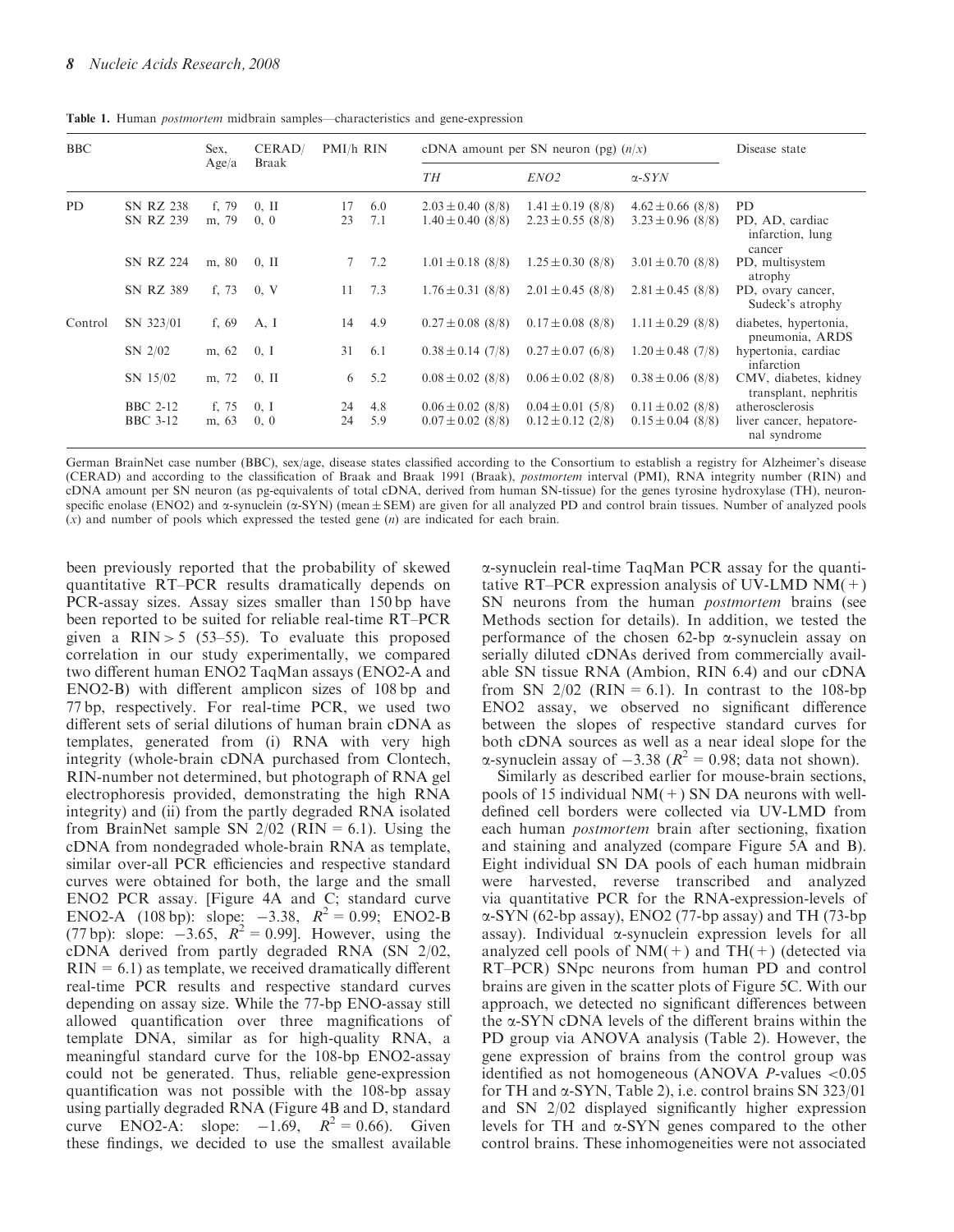

Figure 4. Effects of RNA integrity and PCR-assay size on real-time quantitative PCR performance. Serial dilutions of high-quality whole brain cDNA (200, 20 and 2 pg; Clontech), and cDNA derived from partly degraded midbrain RNA (400, 40 and 4 pg; brain SN  $2/02$ , RIN = 6.1) were used as templates for ENO2 real-time PCR, employing two different assays for ENO2 with large (ENO2-A, 108 bp) and small (ENO2-B, 77 bp) amplicon size (A and C) With high-quality cDNA as templates, amplification curves (A) and slopes (amplification-efficiencies) of standard curves were similar for both assays ( $\Delta$  RN: relative fluorescence, normalized to internal fluorescence marker ROX) (C). (**B** and **D**) With cDNA from partly degraded RNA as templates, amplification curves (B) and slopes of standard curves (D) were similar as for high-quality cDNA only when using the small amplicon size assay ENO2-B. The larger ENO2-A assay did not allow the generation of a respective reliable standard curve and was not suited for RT–PCR quantification of SN 2/02 RNA sample.

with differences in sex, age, PMI or RIN (Table 1 and Figure 5C–E). Importantly, we detected significantly higher a-synuclein expression levels (about 6-fold) in surviving individual  $NM(+)$  and  $TH(+)$  SN DA neurons from PD brains compared to unaffected controls (Figure 5C–F; control =  $0.59 \pm 0.24$  pg per cell,  $n = 5$ ;  $PD = 3.42 \pm 0.41$  pg per cell,  $n = 4$ ,  $P = 0.0004$ . As evident from Figure 5D, even for comparable RINs, a-synuclein expression levels were higher in PD brains (compare PD brain SN RZ 238 to control brains SN 2/02 and BBC 3-12). In addition, there was no positive correlation between higher RIN numbers (i.e. higher RNA integrity) and detected higher  $\alpha$ -synuclein expression levels for control brains as well as for PD brains (Figure 5E,  $R^2 = 0.0506$  for control brains, 0.9950 for PD brains and 0.4369 for all pooled brains). This argues against the possibility that higher  $\alpha$ -SYN expression in surviving SN DA neurons from PD brains simply reflected their higher RNA qualities. The strong inverse correlation  $(R^2 = 0.9950)$  found between RIN number and geneexpression levels for the PD brains further supports this

notion, as detected  $\alpha$ -SYN gene-expression levels decrease but not increase with higher RIN numbers (reflecting higher RNA integrities).

For ENO2 and TH, we also detected significantly higher gene-expression-levels per cell (about 10-fold) in pools of SN NM- and TH-positive PD brains compared to controls (Figure 5F; ENO2: control:  $0.13 \pm 0.04$  pg,  $n = 5$ ; PD:  $1.73 \pm 0.24$  pg,  $n = 4$ ;  $P = 0.0056$ ; TH: control:  $0.17 \pm 0.07$  pg,  $n = 5$  versus PD:  $1.55 \pm 0.22$  pg,  $n = 4$ ;  $P = 0.0060$ .

To further rule out artificial quantitative RT–PCR results for human TH, ENO2 and  $\alpha$ -SYN due to potential differences in the respective rates of progressive RNA degradation in SN DA neurons from human brain sections before and after fixation and staining, we have repeated the complete set of UV-LMD and RT–qPCR experiments for these three genes after one additional year of storage of the unfixed brain tissue-blocks at  $-80^{\circ}$ C. In addition, in contrast to the first set of experiments, where fixed, stained brain sections were directly used for UV-LMD, this time we stored the fixed and stained brain sections on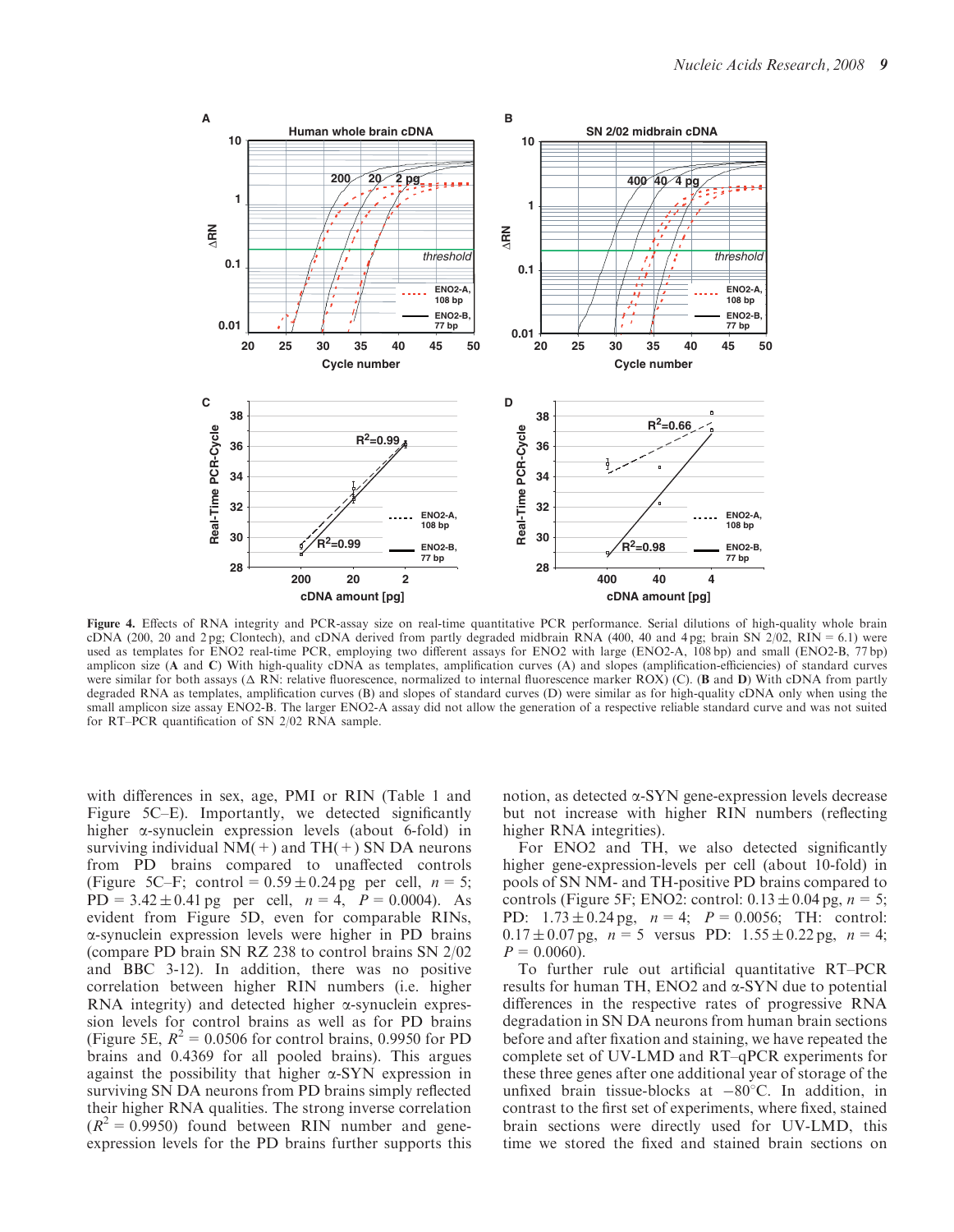

Figure 5. LMD and mRNA-expression analysis of individual SN DA neurons from human PD and control *postmortem* brains. (A and B) Pools of neuromelanin-positive [NM(+)] neurons were isolated via LMD of cresylviolet-stained horizontal midbrain cryosections from PD (A) and control brains (B). Upper panel: PD (A) and control (B) cryosections after LMD of small pools of NM+ neurons from SNpc. Lower panels: Representative PD (A) and control (b) SNpc NM(+) neurons before (left) and after dissection (right). Insert: cap control after UV-LMD. Scale bars: 250  $\mu$ m, 20  $\mu$ m, respectively. (C) Scatter plot of a-synuclein gene-expression-levels in PD and control brains. a-Synuclein gene-expression of each pool of 15 NM(+) and TH(+) SNpc neurons is given as pg-equivalents of total cDNA derived from human SN-tissue per cell (standard curve quantification), determined via quantitative real-time PCR. Bars represent mean  $\alpha$ -synuclein expression for SNpc pools of each brain  $\pm$  SEM. (D) Plot of the mean  $\alpha$ -synuclein cDNA levels (±SEM) against the RNA integrity number for each brain. Brain Bank codes are indicated next to each dot (see Figure 5C) and Table 1). (E) Linear regression between mean  $\alpha$ -synuclein expression and RNA integrity number for all individual analyzed control and PD brains showed no positive correlation between higher RNA quality of the tissue and detected  $\alpha$ -synuclein expression-levels. (controls: black dotted line,  $R^2 = 0.0506$ ; PD brains: red dotted line,  $R^2 = 0.9950$ ; all analyzed brains combined: black line,  $R^2 = 0.4369$ ). Please note that PD brains showed a strong inverse correlation between RNA-integrity and detected  $\alpha$ -synuclein expression-levels (red dotted line,  $R^2 = 0.9950$ ). (F) Mean expression levels of  $\alpha$ -SYN, TH and ENO2 were significantly higher in individual NM(+) SN DA neurons from PD brains compared to controls (see Tables 1 and 2).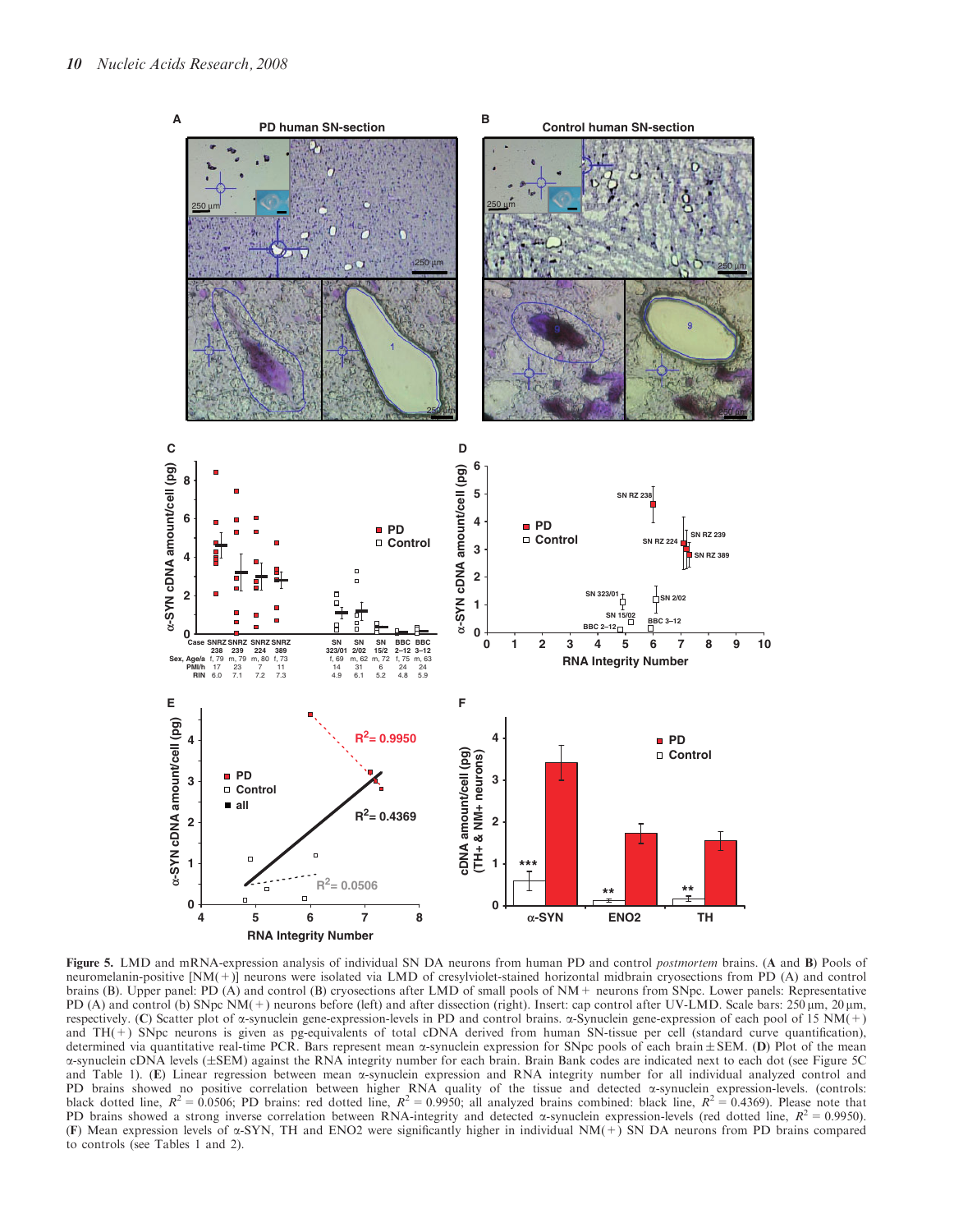| Target<br>gene                          | Assay<br>size        | Parkinson's brains $(n = 4)$                          |                                                        |                            | Control brains $(n = 5)$                              | PD/Con                                                | $t$ -test<br>$P$ -value    |                       |                            |
|-----------------------------------------|----------------------|-------------------------------------------------------|--------------------------------------------------------|----------------------------|-------------------------------------------------------|-------------------------------------------------------|----------------------------|-----------------------|----------------------------|
|                                         |                      | cDNA amount<br>per neuron<br>$(pg) \pm SEM$           | Normalized mean<br>quantity $\pm$ SEM                  | <b>ANOVA</b><br>$P$ -value | cDNA amount<br>per neuron<br>$(pg) \pm SEM$           | Normalized mean<br>quantity $\pm$ SEM                 | <b>ANOVA</b><br>$P$ -value |                       |                            |
| $\alpha$ -SYN<br>TH<br>EN <sub>O2</sub> | 62bp<br>73bp<br>77bp | $3.42 \pm 0.41$<br>$1.55 \pm 0.22$<br>$1.73 \pm 0.24$ | $5.81 \pm 0.70$<br>$9.05 \pm 1.30$<br>$13.22 \pm 1.80$ | 0.2853<br>0.1771<br>0.2645 | $0.59 \pm 0.24$<br>$0.17 \pm 0.07$<br>$0.13 \pm 0.04$ | $1.00 \pm 0.40$<br>$1.00 \pm 0.38$<br>$1.00 \pm 0.32$ | 0.0033<br>0.0077<br>0.0968 | 5.81<br>9.05<br>13.28 | 0.0004<br>0.0060<br>0.0056 |

Table 2. Significantly lower mean mRNA-levels of  $\alpha$ -synuclein, tyrosine hydroxylase, and neuron-specific enolase in individual SN DA neurons for Parkinson's brains compared to control brains

Mean cDNA quantity determined via quantitative real-time RT–PCR of UV-LMD individual neuromelanin-positive SN DA neurons from control and PD brains of  $\alpha$ -SYN, TH and ENO2 (compare Table 1). Mean cDNA quantities, normalized to control brains. Amplicon size of the utilized TaqMan real-time PCR assay (assay size) is given as well as the relation of gene-expression between PD and control tissue (PD/Con). ANOVA tests were performed to test for variances of gene-expression within either group (PD and control). P-values of two-tailed t-test indicated significant differences between mean expression levels of all three tested genes between control and PD brains.

PEN-membrane slides for 1 week at  $-80^{\circ}$ C prior to UV-LMD and subsequent quantitative RT–PCR analysis. Again, we detected significantly higher mRNA levels of a-SYN, TH and ENO2 in SN DA neurons from PD brains compared to controls (see Supplementary Figure). More important, the detected differences in gene-expression levels between PD and control brains for a-SYN, ENO2 and TH were not significantly different compared to those of the previous experimental series (Paired t-tests: a-SYN: PD: P > 0.2; control: P > 0.2; ENO2: PD: P > 0.2; control:  $P > 0.2$ ; TH: PD:  $P > 0.2$ ; control  $P > 0.2$ ; see also Supplementary Figure). This robust replication of the detected quantitative differences in gene-expression between  $NM(+)$  and TH(+) SN DA neurons of PD and control brains after extended storage of human brain tissue blocks and fixed stained human brain-tissue sections, demonstrates that these results are likely to reflect genuine biological differences and are rather not significantly affected by progressive RNA degradation due to the experimental procedures.

# **DISCUSSION**

In the present study, we detected significantly higher levels of a-synuclein mRNA in individual neuromelanin (NM) and TH-positive dopaminergic substantia nigra neurons from postmortem PD brains compared to unaffected controls by combining UV-LMD with quantitative realtime PCR. In contrast to previous tissue-based studies, our approach demonstrates for the first time a cell-type specific transcriptional upregulation of  $\alpha$ -synuclein in SN DA neurons (from PD brains), a neuronal key population in PD. In addition, we provide a step-to-step description and extensive experimental evaluation of the utilized single-cell UV-LMD protocol including tissue-section preparation and their long-term storage that allows the reliable application of laser-microdissection with contactfree UV-LMD-systems in combination with quantitative RT–PCR analysis of individual cells, in particular from human postmortem tissue. Based on our well-established RT–PCR protocols for single living SN DA neurons and single fixed SN DA neurons from mouse brain sections (47,49), we optimized, validated and utilized this protocol

for fixed postmortem human brain tissue. All data shown here were generated with the Leica LMD6000 system. However, we have also tested our protocol for another contact-free UV-LMD system, the PALM-LMD, again with reliable results (data not shown). In contrast, we have not tested this protocol with the Arcturus IR-LMD system as it utilizes a different technical approach including physical contact, and thus might be less suitable for selective single cell analysis (51). In general, tissue sections for Arcturus IR-LMD exhibit properties distinct from the UV-LMD systems and thus require different fixation and lysis protocols for successful RT–PCR of LMD-samples (56,57).

The quantitative results in this study demonstrated the selectivity, sensitivity and reproducibility of our rapid and easy to perform protocol by analyzing gene-expression of individual dopaminergic neurons from mouse midbrain via qualitative and quantitative RT–PCR (compare Figures 1 and 2). Our detailed protocol allows quantitative RT–PCR based (or after global amplification, microarray based; data not shown) expression profiling of individual cells after UV-LMD, with a similar high sensitivity and reproducibility as described for 'living' SN DA cells after cytoplasm harvesting via patch-pipette (47,49,58). We have further successfully applied this protocol for LMD analysis of individual fluorescence labeled mouse dopaminergic midbrain neurons (48) as well as for human SNpc DA neurons from postmortem brain sections (50). We omitted a DNAse digestion step [as described in (58)] for the analysis of human SN DA neurons, as all TaqMan assays used in this study were designed to be intron-spanning, thus amplifying only mRNA-derived cDNA. However, with a respective genomic TaqMan assay we were also able to amplify genomic DNA of single cell samples [compare (58)]. Thus, our protocol is sensitive enough to detect the two genomic DNA copies within a single nucleus.

Here, we employed our protocol to analyze  $\alpha$ -synuclein mRNA levels of individual NM(+) and TH(+) DA substantia nigra pars compacta (SNpc) neurons of human postmortem brains from iPD patients and matched controls. As a causal—but mechanistically not welldefined—role of a-SYN for dopaminergic degeneration in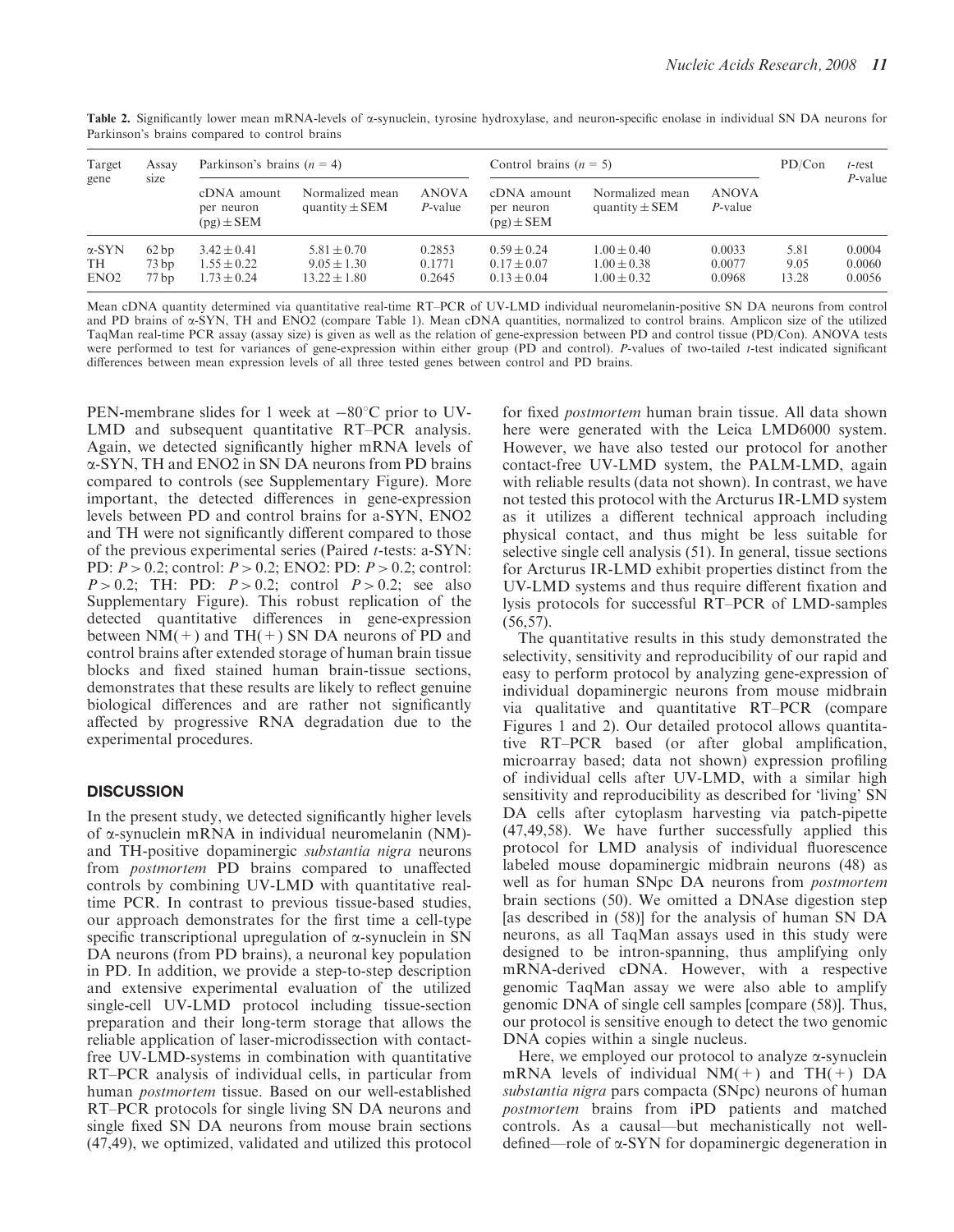PD has been demonstrated, analyzing  $\alpha$ -SYN expression in a cell-specific and quantitative fashion is highly relevant. Differences in a-SYN expression levels might reflect different pathophysiologic stages of DA neurons en route either toward degeneration or survival and compensation in PD. As already noted, up- or downregulation of  $\alpha$ -SYN expression at the tissue level has been reported in iPD (37–42). Necessarily, none of these tissue-based studies could have been selective for  $NM(+)$ SN DA neurons but rather used the highly heterogeneous substantia nigra tissue (and other complex brain tissues), consisting of many different  $\alpha$ -SYN-expressing cell-types in addition to DA neurons [but note that Kingsbury et al. (41) carried out in situ hybridization]. The progressive and variable loss of DA SN neurons in iPD, which inevitably alters the relative proportion of DA neurons in the SN, was a further confounding factor for these tissue-based studies. In this context, the described increased ectopic expression of a-SYN in other cell types, e.g. glial cells during the course of the disease (59,60), might provide further problems for tissue-based studies. Normalization procedures using socalled housekeeping genes as reference genes are of great value when studying gene-expression at the level of tissues (61–63), but they cannot compensate for dwindling content of DA neurons in SN tissue [and are in most cases not homogeneously expressed at the single cell level (49)]. In summary, all these confounding factors are effectively eliminated by cell-specific expression analysis as described here.

With our cell-specific approach with single cell resolution, we compared  $\alpha$ -SYN mRNA-levels of small pools (15 neurons each) of individual NM-positive SN DA neurons from controls with the same number of surviving NM-positive SN DA neurons from PD brains via quantitative real-time RT–PCR. We detected about 6-fold higher mRNA-level of  $\alpha$ -SYN mRNA in surviving  $NM(+)$  and TH(+) SN DA neurons from iPD brains compared to controls. These data do not distinguish between two potential explanations: either an upregulation in a-SYN gene-expression in surviving DA SN neurons in response to the progression of PD, or a selective survival of those SN DA neurons with constitutively elevated a-SYN expression. However, protection of SN DA neurons due to higher  $\alpha$ -SYN levels would be at odds with the findings that duplication and triplications of the wild-type SNCA-gene lead to familiar PD (PARK4) (16). On the other hand, a recent study clearly demonstrated that  $\alpha$ -SYN protects nerve terminals against injury and neurodegeration (32). In addition to these opposing roles for  $\alpha$ -SYN function *in vivo*,  $\alpha$ -SYN expression in neuronal cultures has been described both as beneficial or adverse for neuronal survival (studies summarized in Table 1 of ref. 37,64). As  $\alpha$ -SYN appears to be involved in vesicle release  $(3,31,34)$ , a higher expression of  $\alpha$ -SYN might modulate striatal dopamine release in the striatum and compensate for dopamine loss. In this context, it is interesting to note that increased  $\alpha$ -SYN expression has also been reported in response to cocaine, amphetamine and ethanol abuse, suggesting an additional pathophysiologic role of  $\alpha$ -SYN in the context of drug abuse (65–69).

In summary, while we established direct evidence for transcriptional upregulation of  $\alpha$ -SYN mRNA in DA SN neurons in iPD, its pathophysiologic consequences—e.g. elevated levels of  $\alpha$ -SYN protein but also the potential presence of different a-SYN structural states like unfolded random coiled, soluble oligomers, a-pleaded sheet and insoluble fibrillar structures (20,21,31,34,64,70)—have still to be elucidated.

An additional level of complexity might be related to changes in alternative splicing of SCNA. Indeed, significantly higher mRNA levels of the  $\alpha$ -SYN 112 splice variant have been reported in frontal cortex tissue of DLB brains compared to controls, whereas contrary, the splice variants  $\alpha$ -SYN 126 and 140 where expressed at significantly lower levels (42,71). This finding is particularly striking, as the  $\alpha$ -SYN 112 splice variant is more prone to form fibrillic conformational structures due to the absence of the dopaminochrome recognition site in exon 5 and the shortened C-terminus of the protein (7). In contrast, a-SYN 126 exhibits diminished aggregation propensity, compared to  $\alpha$ -SYN 112 and  $\alpha$ -SYN 140 (7). Thus, alternative splicing might also contribute to the heterogeneous findings concerning  $\alpha$ -SYN expression, but cell-specific data are missing. The 62-bp TaqMan assay used in our study and the study of Dachsel *et al.* (39) spans the SNCA-exon 3/4 boundary and therefore detects (but not discriminates) both the  $\alpha$ -SYN 140 as well as  $\alpha$ -SYN 112 variant, but not the a-SYN 126 splice variant. In contrast, the 104-bp TaqMan assay utilized by Chiba-Falek and Papapetropoulos (37,38) spans the exon4/5 boundary and thus detects both the  $\alpha$ -SYN 140 as well as a-SYN 126 variant, but not the a-SYN 112 variant. Although  $\alpha$ -SYN 140 has been described as the most relevant and abundantly expressed variant (6), the relative expression ratios of all three splice variants might be crucial in context of iPD (7).

We also detected higher mRNA levels of tyrosinehydroxylase and neuron-specific enolase (ENO2) in individual surviving SN DA neurons from PD brains, which might indicate a general transcriptional upregulation to counteract the progressive loss within this neuronal population in PD. Respective data for TH-expression in the literature (without single cell resolution) are similarly controversial as those for  $\alpha$ -SYN, and splice variants were not addressed systematically (72–78). In general, concerted upregulation of gene-expression has already been described for other related genes at the single-cell level (79,80).

Finally, we focus on specific methodological issues relevant when analyzing human postmortem material, but will not further discuss general methodological issues and caveats of qualitative and quantitative single cell geneexpression profiling that have been extensively reviewed elsewhere (43–45,58,81–83). A prerequisite for the analysis of quantitative gene-expression is that the respective RNA remains stable throughout the fixation/staining and extended LMD-harvesting procedure (performed at room temperature). Currently, the extent of this potential problem for LMD-based gene-expression profiling as well as the use of cresylviolet-stained sections for RNA analysis after LMD is controversially discussed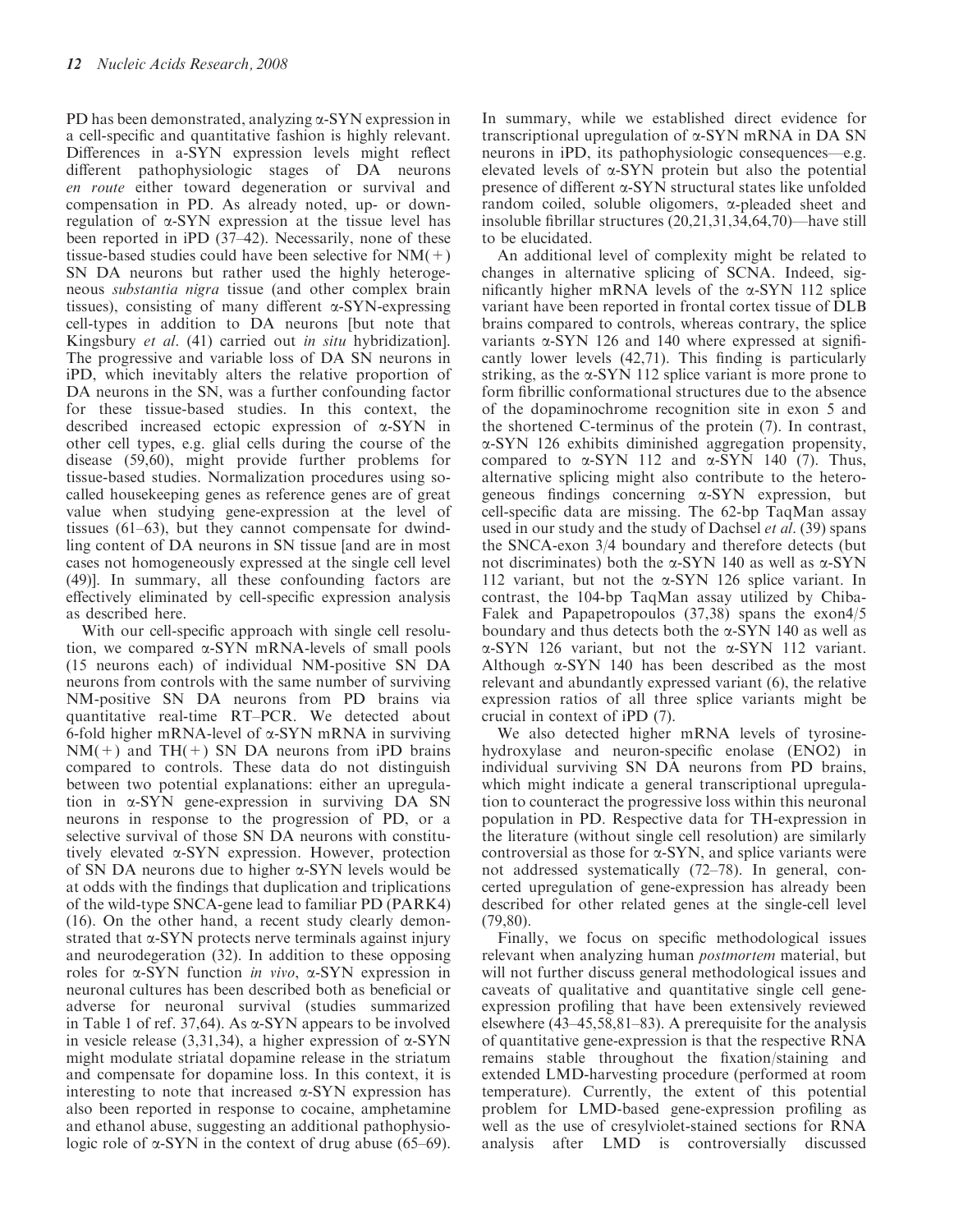(51,56,82,84–86,87). In our hands, cresylviolet-stained sections gave similar RT–PCR results for individual SN DA neurons after UV-LMD as those collected from unstained fixed sections [where we harvested fluorescencelabeled neurons after retrograde tracing in vivo; (48) Lammel *et al.*, unpublished data]. However, we emphasize, that, in order to avoid RNA degradation, we modified the staining protocol by minimizing incubation times and staining in 100% ethanol, to quickly and completely maintain dehydration of tissue sections. Our protocol for tissue-section preparation allowed the LMD harvesting of samples over several hours at room temperature without significant degradation of RNA. Furthermore, fixedstained tissue sections of mouse and human brains can be stored after LMD at  $-80^{\circ}$ C for at least 1 week for later reuse without loss of sensitivity (compare Figure 2 and Supplementary Figure). This possibility of re-use is of particular importance, if mRNA of unique postmortem human tissues is to be studied. We also identified the importance of another confounding factor i.e. the variable, mostly suboptimal RNA qualities of the human postmortem tissues, as evident by Agilent RIN analysis. RINvalues allow a very detailed, exact assessment of RNAintegrity, compared to judgment of RNA quality via 28S/ 18S rRNA analysis (53,55,88). We would like to emphasize that RIN values of human brain sections were determined in this study after RNA extraction from spare cryosections that were not ethanol-fixed and cresylviolet-stained. Due to the limited amount of RNA from single cells, and as we performed cDNA synthesis of LMD samples without a distinct RNA-isolation step, it was not possible to determine RIN values from UV-LMD samples. However, as the fixation and staining protocol was particularly optimized in order to avoid progressive RNA degradation (as discussed earlier) and procedures and chemicals were exactly the same for all experiments, a potential influence on RNA quality due to fixation and staining is expected to be similar for all samples. In addition, we have demonstrated for mouse brain sections that after fixation and staining, RNA of cryosections was not further degraded—at least for ENO2 mRNA (compare Figure 2D and E). To particularly exclude artificial RT–qPCR results for human TH, ENO2 and a-SYN due to different degrees of progressive RNA degradation in SN DA neurons from human brain sections after fixation and staining, we have repeated UV-LMD and RT–qPCR expression analysis of these genes. We collected SN DA neurons from human midbrain sections which were kept for 1 week at  $-80^{\circ}$ C after cryosectioning, fixation and staining. Sections were cut from the same human brain samples as before (stored for over 1 year at  $-80^{\circ}$ C). The obtained differences in gene-expression levels of SN DA neurons between PD and controls were not significantly different compared to those obtained in the previous experiments on these human brain sections (used for UV-LMD directly after fixation/staining). These results further support that progressive RNA degradation due to the experimental procedure that does not affect the here reported differences in gene-expression (compare Supplementary Figure).

Our comparison of the RIN numbers and the postmortem interval (PMI) of the brains showed, that PMI had no obvious influence on RNA integrity (Figure 3C and D, Table 1), which is in accordance with previous findings (44,45,89). It has already been demonstrated that expression analysis of degraded mRNA is possible, as long as RIN-values and thus RNA qualities are comparable (53,54,63,88). Furthermore, Fleige and coworkers (53,55) concluded that samples with RINdifferences of  $+1$  are maximally overestimated by factor 3, however most tested genes showed an artificial difference of about  $0.7$  Ct values per 1 RIN number difference, which would correspond to an artificially  $1.6\times$ higher detected cDNA amount. In addition, they showed that this effect was nearly abolished by the use of quantitative PCR amplicon sizes <100 bp (53,55). Here we performed a similar analysis by comparing two different ENO2 assays with (108- and 77-bp amplicon size) and found that quantitative PCR assay-size around 100 bp (in contrast to the 77-bp assay) still did bias the comparison of gene-expression levels if compared RNA had significantly different RNA integrities (compare Figure 4). The  $\alpha$ -SYN real-time PCR-assay used in this study generated a very small PCR amplicon of only 62 bp, which was not likely to be affected by RIN differences. Furthermore, samples of control and PD brains with overlapping RIN values also represented the higher expression of  $\alpha$ -synuclein in PD (compare Figure 4 and Table 1). The detected differences in ENO2, TH,  $\alpha$ -SYN expression-levels were about 13-, 9- and 6-fold, respectively (Table 2). As we have recently shown, the expression of another gene responsible for familiar PD, the p-type ATPase 13A2 (PARK9) was expressed at about 11-fold higher levels in  $NM(+)$  SN DA neurons of these PD brains compared to controls (50). Nevertheless, the mean RNA integrity difference of 1.5 between our controls and PD samples provides a factor that might—despite the very small PCR-assay size chosen—contribute to the differences in gene-expression detected here.

Taken together, careful evaluation of RNA integrity is of particular importance when working with—partly degraded—human postmortem material, and absolute differences in gene-expression need to be taken with a degree of caution, even when RNA integrity and PCR amplicon sizes have been taken into account. Unfortunately, in none of the cited tissue-based studies, neither RNA integrities (in particular RIN-values) of individual cases were given, nor the suitability of the utilized PCR assays (all >100 bp) were assessed. In summary, our protocol for tissue-sectioning, fixation, long-term storage, UV-LMD and subsequent one-tube lysis and cDNA-synthesis of individual neurons in combination with smallest possible real-time PCR assaysize and definition of RNA integrity is well suited for cellspecific RT–PCR-based quantitative mRNA expression profiling of partly degraded human postmortem tissue. Compiling carefully controlled cell-specific RNA expression profiles in a quantitative fashion from individual cells will help to sharpen our concepts of cellular identity and diversity and provide important information about the molecular mechanisms of cell-specific adaptations and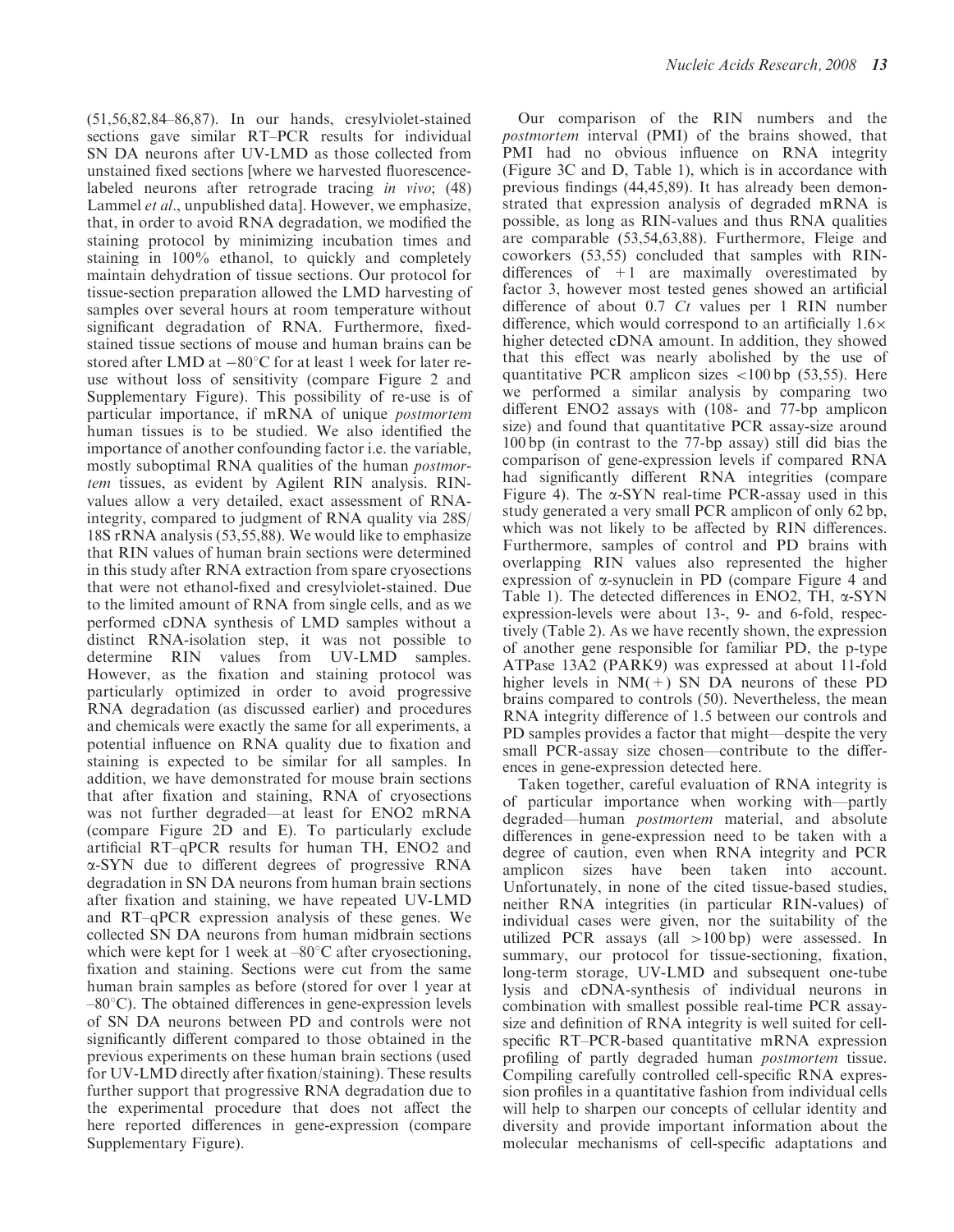plasticity—not only in context of PD but in general health and disease states.

#### SUPPLEMENTARY DATA

Supplementary Data are available at NAR Online.

#### ACKNOWLEDGEMENTS

We thank D. Isbrandt for Agilent analysis of human RNA, R. Veh for help with human anatomy, J. Roeper for critical discussion, and Leica Microsystems for providing the LMD6000 and technical support. We are especially grateful to the brain donors. Human brain samples were obtained from BrainNet (GA28). This work was supported by Bundesministerium für Bildung und Forschung, BmbF-NGFN-II (TP: N1NV-S30T10, FKZ: 01GS0471), Gemeinnützige Hertiestiftung (Grant-No: 1.319.204/03/01), The Parkinson's Disease society, UK, the Royal Society. J.G. was supported by a stipend from the Medizinstiftung der Philipps-Universität Marburg and is supported by a PhD Studentship in Neuroscience of the Wellcome Trust, B.L. was a Dorothy Hodgkin Royal Society research fellow, and is supported by the Alfried Krupp prize for young university teachers of the Krupp foundation. Funding to pay the Open Access publication charges for this article was provided by the University of Ulm, Germany.

Conflict of interest statement. None declared.

#### **REFERENCES**

- 1. Moore,D.J., West,A.B., Dawson,V.L. and Dawson,T.M. (2005) Molecular pathophysiology of Parkinson's disease. Annu. Rev. Neurosci., 28, 57–87.
- 2. Przedborski,S. (2005) Pathogenesis of nigral cell death in Parkinson's disease. Parkinsonism Related Disord., 11, S3.
- 3. Farrer,M.J. (2006) Genetics of Parkinson's disease: paradigm shifts and future prospects. Nat. Rev. Genet., 7, 306–318.
- 4. Klein,C. and Lohmann-Hedrich,K. (2007) Impact of recent genetic findings in Parkinson's disease. Curr. Opin. Neurol., 20, 453–464.
- 5. Polymeropoulos,M.H., Lavedan,C., Leroy,E., Ide,S.E., Dehejia,A., Dutra,A., Pike,B., Root,H., Rubenstein,J., Boyer,R. et al. (1997) Mutation in the alpha-synuclein gene identified in families with Parkinson's disease. Science, 276, 2045–2047.
- 6. Campion,D., Martin,C., Heilig,R., Charbonnier,F., Moreau,V., Flaman,J.M., Petit,J.L., Hannequin,D., Brice,A. and Frebourg,T. (1995) The NACP/synuclein gene: chromosomal assignment and screening for alterations in Alzheimer disease. Genomics, 26, 254–257.
- 7. Beyer,K. (2006) Alpha-synuclein structure, posttranslational modification and alternative splicing as aggregation enhancers. Acta Neuropathol., 112, 237–251.
- 8. Halliday,G.M. and McCann,H. (2007) Human-based studies on alpha-synuclein deposition and relationship to Parkinson's disease symptoms. Exp. Neurol., doi:10.1016/j.expneurol.2007.1007.1006 [Epub ahead of print].
- 9. Lee,V.M. and Trojanowski,J.Q. (2006) Mechanisms of Parkinson's disease linked to pathological alpha-synuclein: new targets for drug discovery. Neuron, 52, 33–38.
- 10. Braak,H., Bohl,J.R., Muller,C.M., Rub,U., de Vos,R.A. and Del Tredici,K. (2006) Stanley Fahn Lecture 2005: the staging procedure for the inclusion body pathology associated with sporadic Parkinson's disease reconsidered. Mov. Disord., 21, 2042–2051.
- 11. Spillantini,M.G., Schmidt,M.L., Lee,V.M., Trojanowski,J.Q., Jakes,R. and Goedert,M. (1997) Alpha-synuclein in Lewy bodies. Nature, 388, 839–840.
- 12. Norris,E.H., Giasson,B.I. and Lee,V.M. (2004) Alpha-synuclein: normal function and role in neurodegenerative diseases. Curr. Top. Dev. Biol., 60, 17–54.
- 13. Anderson,J.P., Walker,D.E., Goldstein,J.M., de Laat,R., Banducci,K., Caccavello,R.J., Barbour,R., Huang,J., Kling,K., Lee,M. et al. (2006) Phosphorylation of Ser-129 is the dominant pathological modification of alpha-synuclein in familial and sporadic Lewy body disease. *J. Biol. Chem.*, **281**, 29739-29752.
- 14. Webb,J.L., Ravikumar,B., Atkins,J., Skepper,J.N. and Rubinsztein,D.C. (2003) Alpha-synuclein is degraded by both autophagy and the proteasome. J. Biol. Chem., 278, 25009–25013.
- 15. Cuervo,A.M., Stefanis,L., Fredenburg,R., Lansbury,P.T. and Sulzer,D. (2004) Impaired degradation of mutant alpha-synuclein by chaperone-mediated autophagy. Science, 305, 1292–1295.
- 16. Singleton,A.B., Farrer,M., Johnson,J., Singleton,A., Hague,S., Kachergus,J., Hulihan,M., Peuralinna,T., Dutra,A., Nussbaum,R. et al. (2003) Alpha-synuclein locus triplication causes Parkinson's disease. Science, 302, 841.
- 17. Chartier-Harlin,M.C., Kachergus,J., Roumier,C., Mouroux,V., Douay,X., Lincoln,S., Levecque,C., Larvor,L., Andrieux,J., Hulihan, M. et al. (2004) Alpha-synuclein locus duplication as a cause of familial Parkinson's disease. Lancet, 364, 1167–1169.
- 18. Ibanez,P., Bonnet,A.M., Debarges,B., Lohmann,E., Tison,F., Pollak,P., Agid,Y., Durr,A. and Brice,A. (2004) Causal relation between alpha-synuclein gene duplication and familial Parkinson's disease. Lancet, 364, 1169-1171.
- 19. Nishioka,K., Hayashi,S., Farrer,M.J., Singleton,A.B., Yoshino,H., Imai,H., Kitami,T., Sato,K., Kuroda,R., Tomiyama,H. et al. (2006) Clinical heterogeneity of alpha-synuclein gene duplication in Parkinson's disease. Ann. Neurol., 59, 298–309.
- 20. Eriksen,J.L., Przedborski,S. and Petrucelli,L. (2005) Gene dosage and pathogenesis of Parkinson's disease. Trends Mol. Med., 11,  $91-96$
- 21. Sulzer,D. (2007) Multiple hit hypotheses for dopamine neuron loss in Parkinson's disease. Trends Neurosci., 30, 244–250.
- 22. Chiba-Falek,O., Kowalak,J.A., Smulson,M.E. and Nussbaum,R.L. (2005) Regulation of alpha-synuclein expression by poly (ADP ribose) polymerase-1 (PARP-1) binding to the NACP-Rep1 polymorphic site upstream of the SNCA gene. Am. J. Hum. Genet., 76, 478–492.
- 23. Maraganore,D.M., de Andrade,M., Elbaz,A., Farrer,M.J., Ioannidis,J.P., Kruger,R., Rocca,W.A., Schneider,N.K., Lesnick,T.G., Lincoln,S.J. et al. (2006) Collaborative analysis of alpha-synuclein gene promoter variability and Parkinson's disease. J. Am. Med. Assoc., 296, 661–670.
- 24. Lotharius,J. and Brundin,P. (2002) Pathogenesis of Parkinson's disease: dopamine, vesicles and alpha-synuclein. Nat. Rev. Neurosci., 3, 932–942.
- 25. Kirik,D., Rosenblad,C., Burger,C., Lundberg,C., Johansen,T.E., Muzyczka,N., Mandel,R.J. and Bjorklund,A. (2002) Parkinson like neurodegeneration induced by targeted overexpression of alphasynuclein in the nigrostriatal system. J. Neurosci., 22, 2780–2791.
- 26. Vila,M., Vukosavic,S., Jackson-Lewis,V., Neystat,M., Jakowec,M. and Przedborski,S. (2000) Alpha-synuclein up-regulation in substantia nigra dopaminergic neurons following administration of the parkinsonian toxin MPTP. J. Neurochem., 74, 721–729.
- 27. Kholodilov,N.G., Neystat,M., Oo,T.F., Lo,S.E., Larsen,K.E., Sulzer,D. and Burke,R.E. (1999) Increased expression of rat synuclein in the substantia nigra pars compacta identified by mRNA differential display in a model of developmental target injury. J. Neurochem., 73, 2586–2599.
- 28. Dauer,W. and Przedborski,S. (2003) Parkinson's Disease: mechanisms and models. Neuron, 39, 889–909.
- 29. Dauer,W., Kholodilov,N., Vila,M., Trillat,A.C., Goodchild,R., Larsen,K.E., Staal,R., Tieu,K., Schmitz,Y., Yuan,C.A. et al. (2002) Resistance of alpha -synuclein null mice to the parkinsonian neurotoxin MPTP. Proc. Natl Acad. Sci. USA, 99, 14524–14529.
- 30. Abeliovich,A., Schmitz,Y., Farinas,I., Choi-Lundberg,D., Ho,W.H., Castillo,P.E., Shinsky,N., Verdugo,J.M., Armanini,M., Ryan,A. et al. (2000) Mice lacking alpha-synuclein display functional deficits in the nigrostriatal dopamine system. Neuron, 25, 239–252.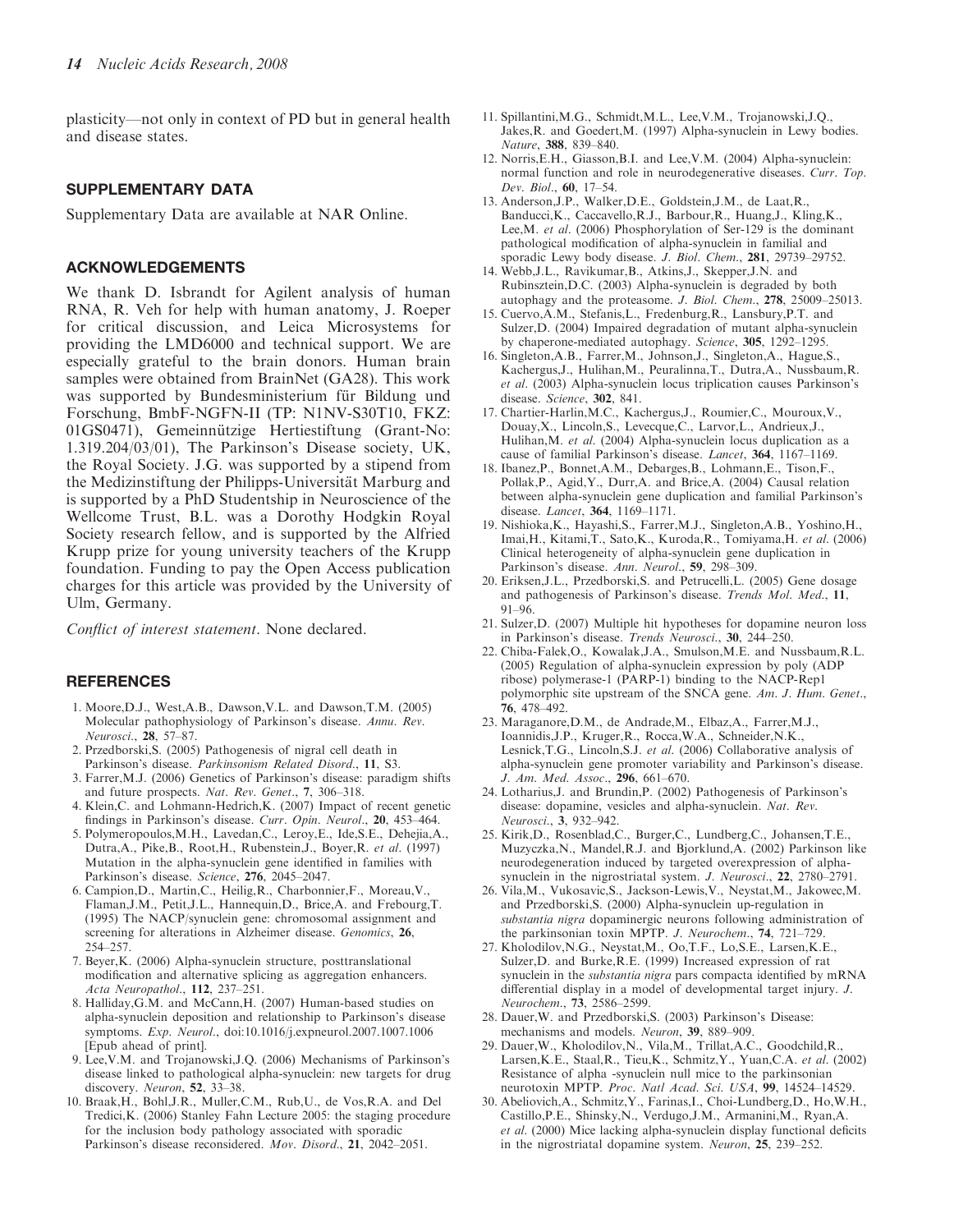- 31. Chandra,S., Fornai,F., Kwon,H.B., Yazdani,U., Atasoy,D., Liu,X., Hammer,R.E., Battaglia,G., German,D.C., Castillo,P.E. et al. (2004) Double-knockout mice for alpha- and beta-synucleins: effect on synaptic functions. Proc. Natl Acad. Sci. USA, 101, 14966–14971.
- 32. Chandra,S., Gallardo,G., Fernandez-Chacon,R., Schluter,O.M. and Sudhof,T.C. (2005) Alpha-synuclein cooperates with CSPalpha in preventing neurodegeneration. Cell, 123, 383-396.
- 33. Chua,C.E. and Tang,B.L. (2006) alpha-synuclein and Parkinson's disease: the first roadblock. J. Cell. Mol. Med., 10, 837–846.
- 34. Beyer,K. (2007) Mechanistic aspects of Parkinson's disease: alpha-synuclein and the biomembrane. Cell Biochem. Biophys., 47, 285–299.
- 35. Xu,J., Kao,S.Y., Lee,F.J., Song,W., Jin,L.W. and Yankner,B.A. (2002) Dopamine-dependent neurotoxicity of alpha-synuclein: a mechanism for selective neurodegeneration in Parkinson's disease. Nat. Med., 8, 600–606.
- 36. Sidhu,A., Wersinger,C., Moussa,C.E. and Vernier,P. (2004) The role of alpha-synuclein in both neuroprotection and neurodegeneration. Ann. NY Acad. Sci., 1035, 250–270.
- 37. Papapetropoulos,S., Adi,N., Mash,D.C., Shehadeh,L., Bishopric,N. and Shehadeh,L. (2007) Expression of alpha-synuclein mRNA in Parkinson's disease. Mov. Disord., 22, 1057-1059.
- 38. Chiba-Falek,O., Lopez,G.J. and Nussbaum,R.L. (2006) Levels of alpha-synuclein mRNA in sporadic Parkinson's disease patients. Mov. Disord., 21, 1703–1708.
- 39. Dachsel,J.C., Lincoln,S.J., Gonzalez,J., Ross,O.A., Dickson,D.W. and Farrer,M.J. (2007) The ups and downs of alpha-synuclein mRNA expression. Mov. Disord., 22, 293–295.
- 40. Rockenstein,E., Hansen,L.A., Mallory,M., Trojanowski,J.Q., Galasko,D. and Masliah,E. (2001) Altered expression of the synuclein family mRNA in Lewy body and Alzheimer's disease. Brain Res., 914, 48–56.
- 41. Kingsbury,A.E., Daniel,S.E., Sangha,H., Eisen,S., Lees,A.J. and Foster,O.J. (2004) Alteration in alpha-synuclein mRNA expression in Parkinson's disease. Mov. Disord., 19, 162–170.
- 42. Beyer,K., Lao,J.I., Carrato,C., Mate,J.L., Lopez,D., Ferrer,I. and Ariza,A. (2004) Differential expression of alpha-synuclein isoforms in dementia with Lewy bodies. Neuropathol. Appl. Neurobiol., 30, 601–607.
- 43. Weis,S., Llenos,I.C., Dulay,J.R., Elashoff,M., Martinez-Murillo,F. and Miller,C.L. (2007) Quality control for microarray analysis of human brain samples: the impact of postmortem factors, RNA characteristics, and histopathology. J. Neurosci. Methods, 165, 198–209.
- 44. Stan,A.D., Ghose,S., Gao,X.M., Roberts,R.C., Lewis-Amezcua,K., Hatanpaa,K.J. and Tamminga,C.A. (2006) Human postmortem tissue: what quality markers matter? *Brain Res.*, 1123, 1–11.
- 45. Webster,M.J. (2006) Tissue preparation and banking. Prog. Brain Res., 158, 3–14.
- 46. Schroeder,A., Mueller,O., Stocker,S., Salowsky,R., Leiber,M., Gassmann,M., Lightfoot,S., Menzel,W., Granzow,M. and Ragg,T. (2006) The RIN: an RNA integrity number for assigning integrity values to RNA measurements. BMC Mol. Biol., 7, 3.
- 47. Liss,B. (2002) Improved quantitative real-time RT-PCR for expression profiling of individual cells. Nucleic Acids Res., 30, e89.
- 48. Liss,B., Haeckel,O., Wildmann,J., Miki,T., Seino,S. and Roeper,J. (2005) K-ATP channels promote the differential degeneration of dopaminergic midbrain neurons. Nat. Neurosci., 8, 1742–1751.
- 49. Liss,B., Franz,O., Sewing,S., Bruns,R., Neuhoff,H. and Roeper,J. (2001) Tuning pacemaker frequency of individual dopaminergic neurons by Kv4.3L and KChip3.1 transcription. EMBO J., 20, 5715–5724.
- 50. Ramirez, A., Heimbach, A., Gründemann, J., Stiller, B., Hampshire,D., Cid,L.P., Goebel,I., Mubaidin,A.F., Wriekat,A.L., Roeper,J. et al. (2006) Hereditary Parkinsonism with dementia is caused by mutations in ATP13A2, encoding a lysosomal type 5 P-type ATPase. Nat. Genet., 38, 1184–1191.
- 51. Pinzani,P., Orlando,C. and Pazzagli,M. (2006) Laser-assisted microdissection for real-time PCR sample preparation. Mol. Aspects Med., 27, 140–159.
- 52. Liss,B., Bruns,R. and Roeper,J. (1999) Alternative sulfonylurea receptor expression defines metabolic sensitivity of K-ATP

channels in dopaminergic midbrain neurons. EMBO J., 18, 833–846.

- 53. Fleige,S. and Pfaffl,M.W. (2006) RNA integrity and the effect on the real-time qRT-PCR performance. Mol. Aspects Med., 27, 126–139.
- 54. Auer,H., Lyianarachchi,S., Newsom,D., Klisovic,M.I., Marcucci,G. and Kornacker,K. (2003) Chipping away at the chip bias: RNA degradation in microarray analysis. Nat. Genet., 35, 292–293.
- 55. Fleige,S., Walf,V., Huch,S., Prgomet,C., Sehm,J. and Pfaffl,M.W. (2006) Comparison of relative mRNA quantification models and the impact of RNA integrity in quantitative real-time RT-PCR. Biotechnol. Lett., 1601–1613.
- 56. Keays,K.M., Owens,G.P., Ritchie,A.M., Gilden,D.H. and Burgoon,M.P. (2005) Laser capture microdissection and single-cell RT-PCR without RNA purification. J. Immunol. Methods, 302, 90–98.
- 57. Tietjen,I., Rihel,J.M., Cao,Y., Koentges,G., Zakhary,L. and Dulac,C. (2003) Single-cell transcriptional analysis of neuronal progenitors. Neuron, 38, 161–175.
- 58. Liss,B. and Roeper,J. (2004) Correlating function and gene expression of individual basal ganglia neurons. Trends Neurosci., 27, 475–481.
- 59. Yazawa,I., Giasson,B.I., Sasaki,R., Zhang,B., Joyce,S., Uryu,K., Trojanowski,J.Q. and Lee,V.M. (2005) Mouse model of multiple system atrophy alpha-synuclein expression in oligodendrocytes causes glial and neuronal degeneration. Neuron, 45, 847–859.
- 60. Braak,H., Sastre,M. and Del Tredici,K. (2007) Development of alpha-synuclein immunoreactive astrocytes in the forebrain parallels stages of intraneuronal pathology in sporadic Parkinson's disease. Acta Neuropathol., 114, 231–241.
- 61. Huggett,J., Dheda,K., Bustin,S. and Zumla,A. (2005) Real-time RT-PCR normalisation; strategies and considerations. Genes Immun., 6, 279–284.
- 62. Radonic,A., Thulke,S., Mackay,I.M., Landt,O., Siegert,W. and Nitsche,A. (2004) Guideline to reference gene selection for quantitative real-time PCR. Biochem. Biophys. Res. Commun., 313, 856–862.
- 63. Bustin,S.A., Benes,V., Nolan,T. and Pfaffl,M.W. (2005) Quantitative real-time RT-PCR–a perspective. J. Mol. Endocrinol., 34, 597–601.
- 64. Dev,K.K., Hofele,K., Barbieri,S., Buchman,V.L. and van der Putten,H. (2003) Part II: alpha-synuclein and its molecular pathophysiological role in neurodegenerative disease. Neuropharmacology, 45, 14–44.
- 65. Qin,Y., Ouyang,Q., Pablo,J. and Mash,D.C. (2005) Cocaine abuse elevates alpha-synuclein and dopamine transporter levels in the human striatum. Neuroreport, 16, 1489–1493.
- 66. Fornai,F., Lazzeri,G., Bandettini Di Poggio,A., Soldani,P., De Blasi,A., Nicoletti,F., Ruggieri,S. and Paparelli,A. (2006) Convergent roles of alpha-synuclein, DA metabolism, and the ubiquitin-proteasome system in nigrostriatal toxicity. Ann. NY Acad. Sci., 1074, 84–89.
- 67. Fornai,F., Lenzi,P., Ferrucci,M., Lazzeri,G., di Poggio,A.B., Natale,G., Busceti,C.L., Biagioni,F., Giusiani,M., Ruggieri,S. et al. (2005) Occurrence of neuronal inclusions combined with increased nigral expression of alpha-synuclein within dopaminergic neurons following treatment with amphetamine derivatives in mice. Brain Res. Bull., 65, 405–413.
- 68. Bonsch,D., Greifenberg,V., Bayerlein,K., Biermann,T., Reulbach,U., Hillemacher,T., Kornhuber,J. and Bleich,S. (2005) Alpha-synuclein protein levels are increased in alcoholic patients and are linked to craving. Alcohol Clin. Exp. Res., 29, 763–765.
- 69. Bonsch,D., Lenz,B., Kornhuber,J. and Bleich,S. (2005) DNA hypermethylation of the alpha synuclein promoter in patients with alcoholism. Neuroreport, 16, 167–170.
- 70. Cookson,M.R. and van der Brug,M. (2007) Cell systems and the toxic mechanism(s) of alpha-synuclein. Exp. Neurol., doi:10.1016/ j.expneurol.2007.1005.1022 [Epub ahead of print].
- 71. Beyer,K., Humbert,J., Ferrer,A., Lao,J.I., Carrato,C., Lopez,D., Ferrer,I. and Ariza,A. (2006) Low alpha-synuclein 126 mRNA levels in dementia with Lewy bodies and Alzheimer disease. Neuroreport, 17, 1327–1330.
- 72. Javoy-Agid,F., Hirsch,E.C., Dumas,S., Duyckaerts,C., Mallet,J. and Agid,Y. (1990) Decreased tyrosine hydroxylase messenger RNA